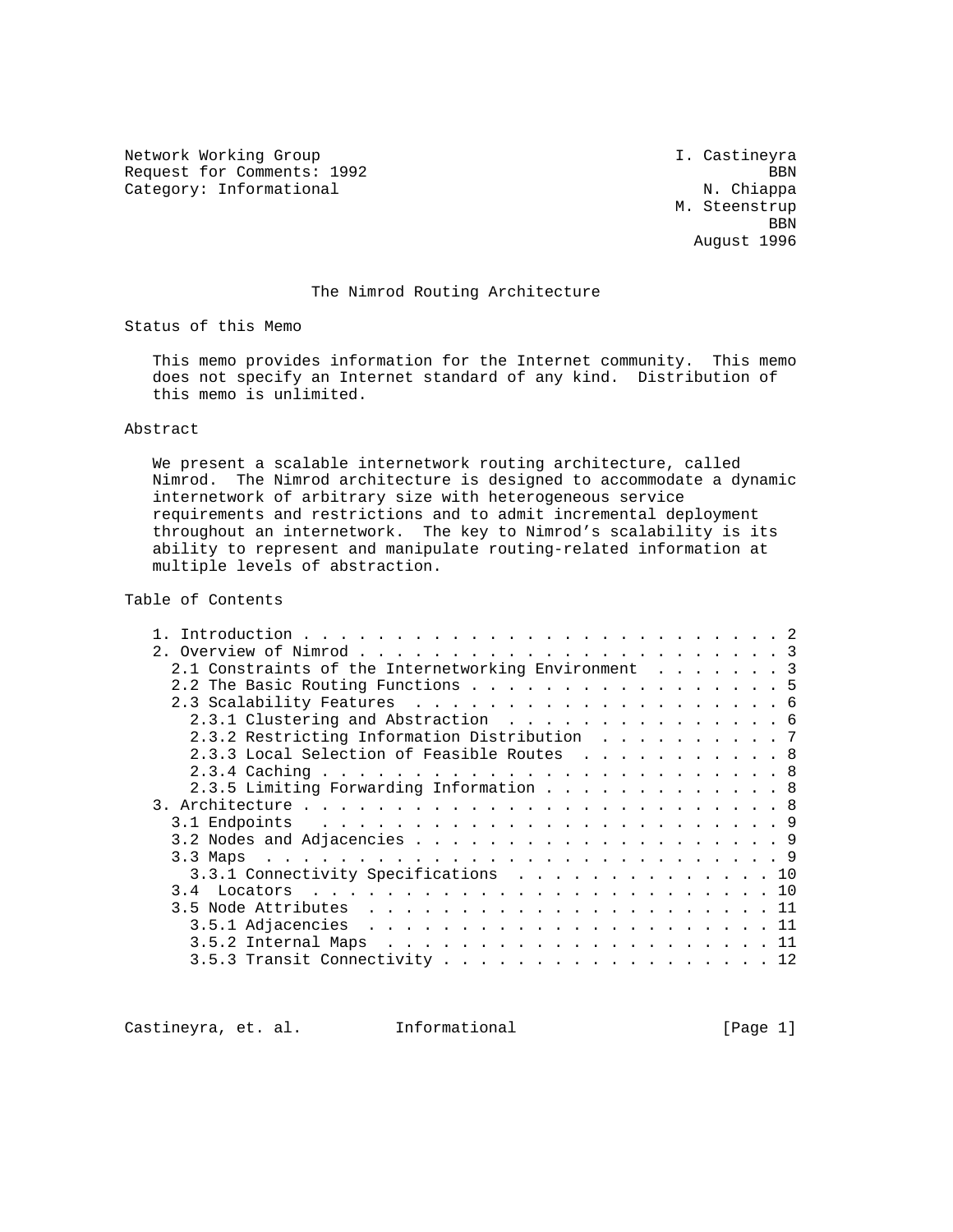| $3.5.4$ Inbound Connectivity 12                 |  |
|-------------------------------------------------|--|
| 3.5.5 Outbound Connectivity 12                  |  |
|                                                 |  |
|                                                 |  |
|                                                 |  |
| 4.3 Multiple Locator Assignment 15              |  |
|                                                 |  |
|                                                 |  |
|                                                 |  |
| 5.3 Connectivity Specification (CSC) Mode 24    |  |
|                                                 |  |
|                                                 |  |
| 5.6 Connectivity Specification Sequence Mode 26 |  |
|                                                 |  |
|                                                 |  |
|                                                 |  |
|                                                 |  |

1. Introduction

 Nimrod is a scalable routing architecture designed to accommodate a continually expanding and diversifying internetwork. First suggested by Noel Chiappa, the Nimrod architecture has undergone revision and refinement through the efforts of the Nimrod working group of the IETF. In this document, we present a detailed description of this architecture.

The goals of Nimrod are as follows:

- 1. To support a dynamic internetwork of arbitrary size by providing mechanisms to control the amount of routing information that must be known throughout an internetwork.
- 2. To provide service-specific routing in the presence of multiple constraints imposed by service providers and users.
- 3. To admit incremental deployment throughout an internetwork.

 We have designed the Nimrod architecture to meet these goals. The key features of this architecture include:

- 1. Representation of internetwork connectivity and services in the form of maps at multiple levels of abstraction.
- 2. User-controlled route generation and selection based on maps and traffic service requirements.
- 3. User-directed packet forwarding along established paths.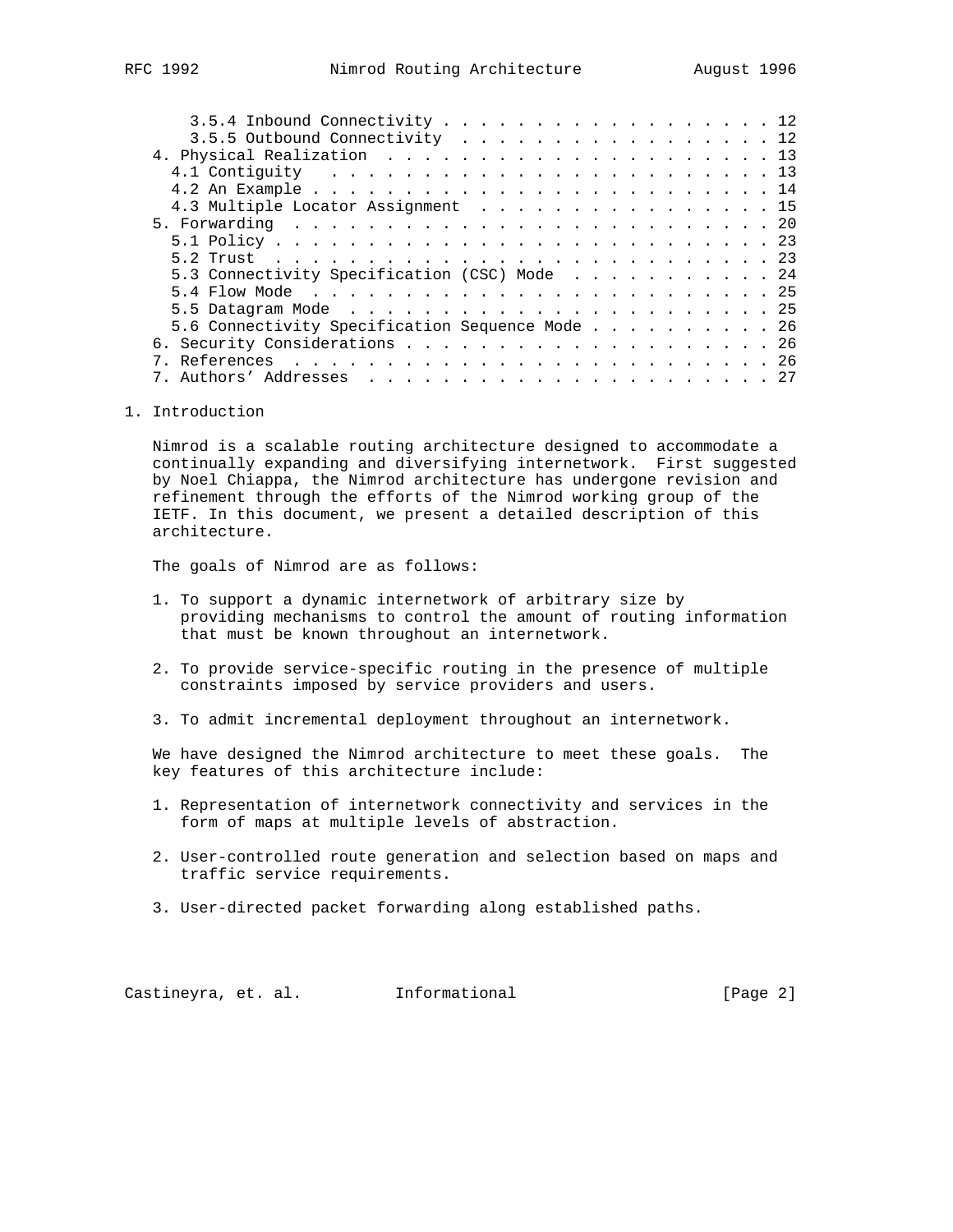Nimrod is a general routing architecture that can be applied to routing both within a single routing domain and among multiple routing domains. As a general internetwork routing architecture designed to deal with increased internetwork size and diversity, Nimrod is equally applicable to both the TCP/IP and OSI environments.

2. Overview of Nimrod

 Before describing the Nimrod architecture in detail, we provide an overview. We begin with the internetworking requirements, followed by the routing functions, and concluding with Nimrod's scaling characteristics.

2.1 Constraints of the Internetworking Environment

 Internetworks are growing and evolving systems, in terms of number, diversity, and interconnectivity of service providers and users, and therefore require a routing architecture that can accommodate internetwork growth and evolution. A complicated mix of factors such as technological advances, political alliances, and service supply and demand economics will determine how an internetwork will change over time. However, correctly predicting all of these factors and all of their effects on an internetwork may not be possible. Thus, the flexibility of an internetwork routing architecture is its key to handling unanticipated requirements.

 In developing the Nimrod architecture, we first assembled a list of internetwork environmental constraints that have implications for routing. This list, enumerated below, includes observations about the present Internet; it also includes predictions about internetworks five to ten years in the future.

- 1. The Internet will grow to include O(10^9) networks.
- 2. The number of internetwork users may be unbounded.
- 3. The capacity of internetwork resources is steadily increasing but so is the demand for these resources.
- 4. Routers and hosts have finite processing capacity and finite memory, and networks have finite transmission capacity.
- 5. Internetworks comprise different types of communications media including wireline, optical and wireless, terrestrial and satellite, shared multiaccess and point-to-point -- with different service characteristics in terms of throughput, delay, error and loss distributions, and privacy.

Castineyra, et. al. Informational [Page 3]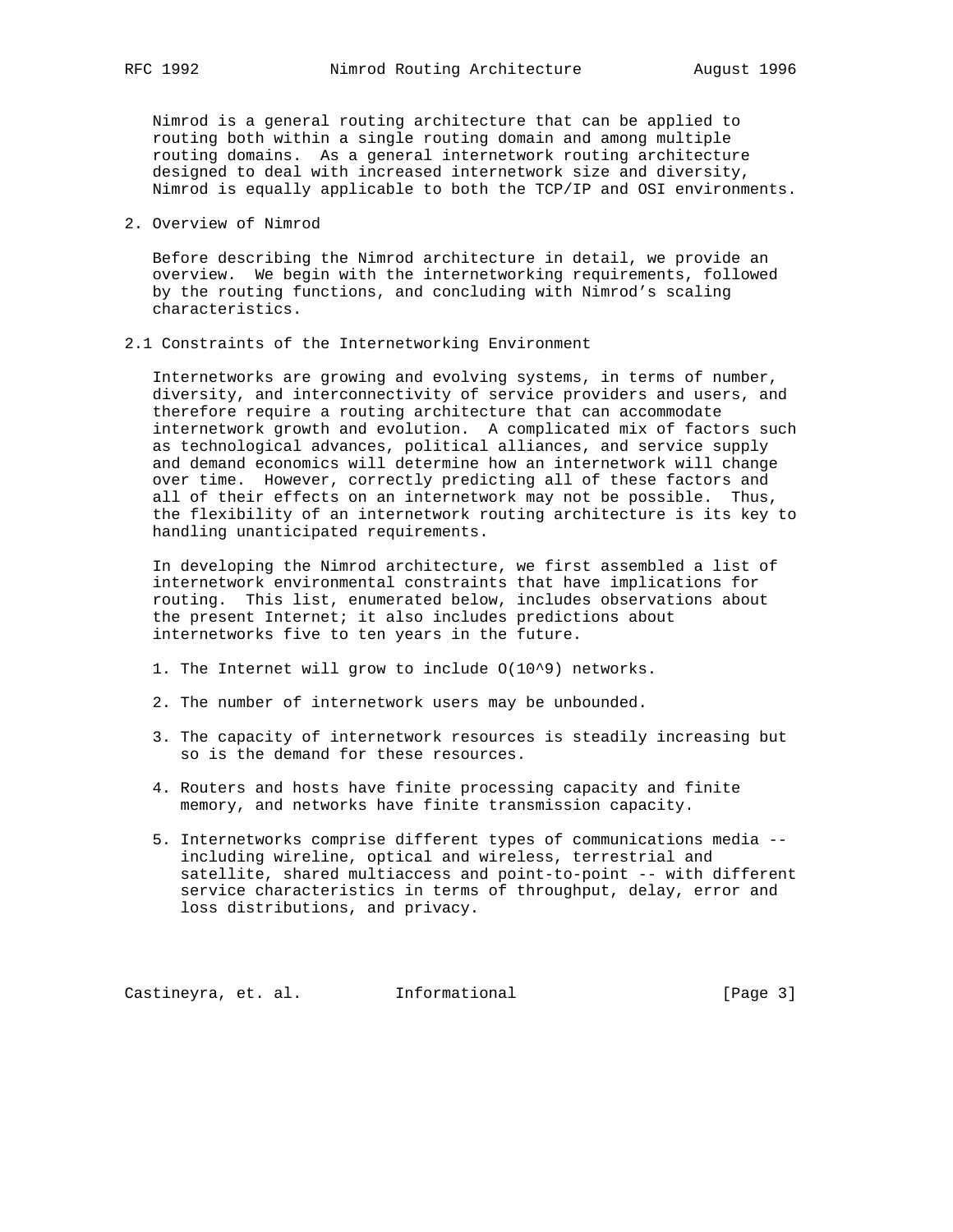- 6. Internetwork elements -- networks, routers, hosts, and processes may be mobile.
- 7. Service providers will specify offered services and restrictions on access to those services. Restrictions may be in terms of when a service is available, how much the service costs, which users may subscribe to the service and for what purposes, and how the user must shape its traffic in order to receive a service guarantee.
- 8. Users will specify traffic service requirements which may vary widely among sessions. These specifications may be in terms of requested qualities of service, the amounts they are willing to pay for these services, the times at which they want these services, and the providers they wish to use.
- 9. A user traffic session may include m sources and n destinations, where  $m, n > or = 1$ .
- 10. Service providers and users have a synergistic relationship. That is, as users develop more applications with special service requirements, service providers will respond with the services to meet these demands. Moreover, as service providers deliver more services, users will develop more applications that take advantage of these services.
- 11. Support for varied and special services will require more processing, memory, and transmission bandwidth on the part of both the service providers offering these services and the users requesting these services. Hence, many routing-related activities will likely be performed not by routers and hosts but rather by independent devices acting on their behalf to process, store, and distribute routing information.
- 12. Users requiring specialized services (e.g., high guaranteed throughput) will usually be willing to pay more for these services and to incur some delay in obtaining them.
- 13. Service providers are reluctant to introduce complicated protocols into their networks, because they are more difficult to manage.
- 14. Vendors are reluctant to implement complicated protocols in their products, because they take longer to develop.

 Collectively, these constraints imply that a successful internetwork routing architecture must support special features, such as service specific routing and component mobility in a large and changing internetwork, using simple procedures that consume a minimal amount of internetwork resources. We believe that the Nimrod architecture

Castineyra, et. al. 1nformational 1999 [Page 4]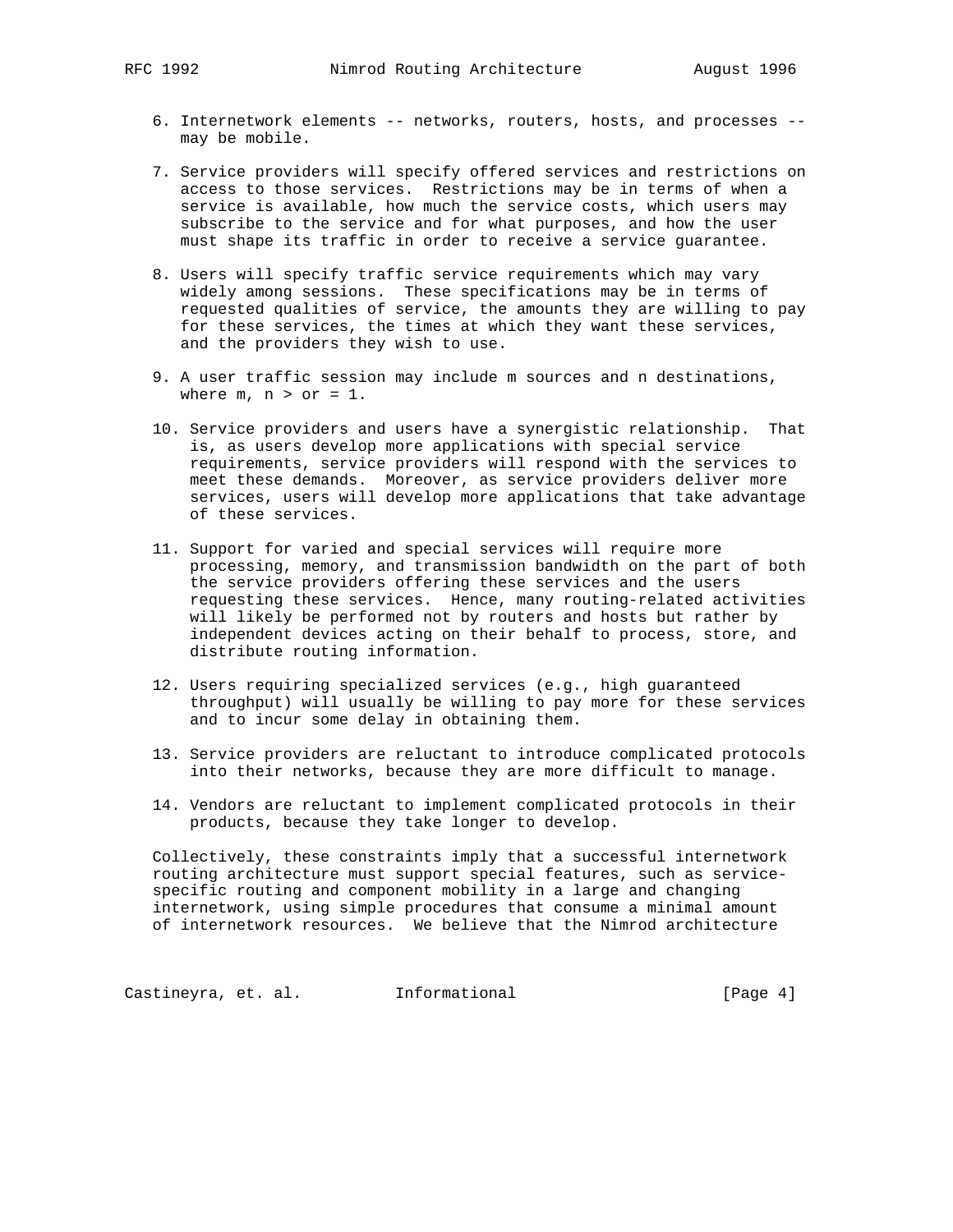meets these goals, and we justify this claim in the remainder of this document.

2.2 The Basic Routing Functions

 The basic routing functions provided by Nimrod are those provided by any routing system, namely:

- 1. Collecting, assembling, and distributing the information necessary for route generation and selection.
- 2. Generating and selecting routes based on this information.
- 3. Establishing in routers information necessary for forwarding packets along the selected routes.
- 4. Forwarding packets along the selected routes.

 The Nimrod approach to providing this routing functionality includes map distribution according to the "link-state" paradigm, localization of route generation and selection at traffic sources and destinations, and specification of packet forwarding through path establishment by the sources and destinations.

 Link-state map distribution permits each service provider to have control over the services it offers, through both distributing restrictions in and restricting distribution of its routing information. Restricting distribution of routing information serves to reduce the amount of routing information maintained throughout an internetwork and to keep certain routing information private. However, it also leads to inconsistent routing information databases throughout an internetwork, as not all such databases will be complete or identical. We expect routing information database inconsistencies to occur often in a large internetwork, regardless of whether privacy is an issue. The reason is that we expect some devices to be incapable of maintaining the complete set of routing information for the internetwork. These devices will select only some of the distributed routing information for storage in their databases.

 Route generation and selection, based on maps and traffic service requirements, may be completely controlled by the users or, more likely, by devices acting on their behalf and does not require global coordination among routers. Thus these devices may generate routes specific to the users' needs, and only those users pay the cost of generating those routes. Locally-controlled route generation allows incremental deployment of and experimentation with new route generation algorithms, as these algorithms need not be the same at

Castineyra, et. al. 1nformational 1999 [Page 5]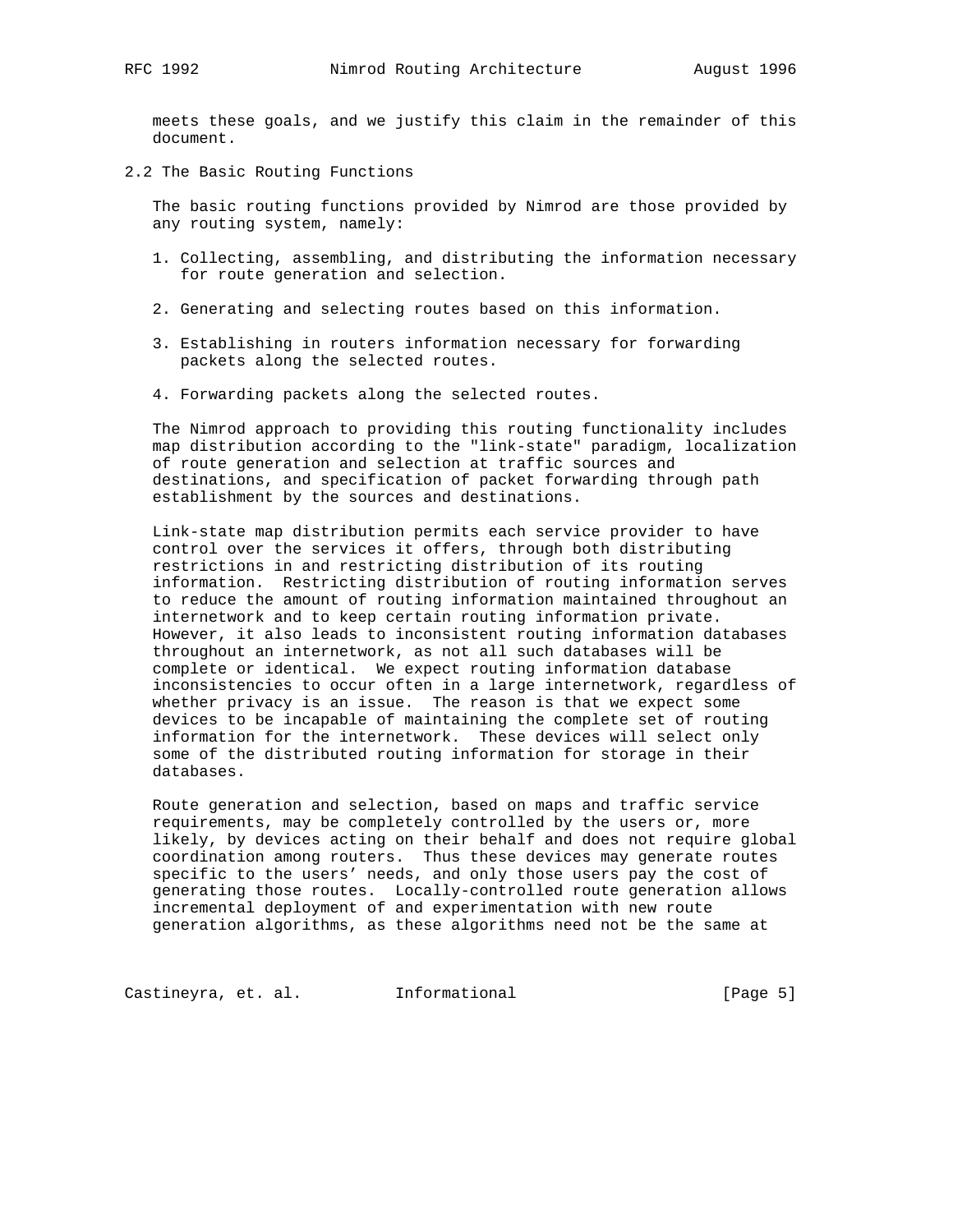each location in an internetwork.

 Packet forwarding according to paths may be completely controlled by the users or the devices acting on their behalf. These paths may be specified in as much detail as the maps permit. Such packet forwarding provides freedom from forwarding loops, even when routers in a path have inconsistent routing information. The reason is that the forwarding path is a route computed by a single device and based on routing information maintained at a single device.

 We note that the Nimrod architecture and Inter-Domain Policy Routing (IDPR) [1] share in common link-state routing information distribution, localized route generation and path-oriented message forwarding. In developing the Nimrod architecture, we have drawn upon experience gained in developing and experimenting with IDPR.

2.3 Scalability Features

 Nimrod must provide service-specific routing in arbitrarily large internetworks and hence must employ mechanisms that help to contain the amount of internetwork resources consumed by the routing functions. We provide a brief synopsis of such mechanisms below, noting that arbitrary use of these mechanisms does not guarantee a scalable routing architecture. Instead, these mechanisms must be used wisely, in order enable a routing architecture to scale with internetwork growth.

2.3.1 Clustering and Abstraction

 The Nimrod architecture is capable of representing an internetwork as clusters of entities at multiple levels of abstraction. Clustering reduces the number of entities visible to routing. Abstraction reduces the amount of information required to characterize an entity visible to routing.

 Clustering begins by aggregating internetwork elements such as hosts, routers, and networks according to some predetermined criteria. These elements may be clustered according to relationships among them, such as "managed by the same authority", or so as to satisfy some objective function, such as "minimize the expected amount of forwarding information stored at each router". Nimrod does not mandate a particular cluster formation algorithm.

 New clusters may be formed by clustering together existing clusters. Repeated clustering of entities produces a hierarchy of clusters with a unique universal cluster that contains all others. The same clustering algorithm need not be applied at each level in the hierarchy.

Castineyra, et. al. 1nformational 1999 [Page 6]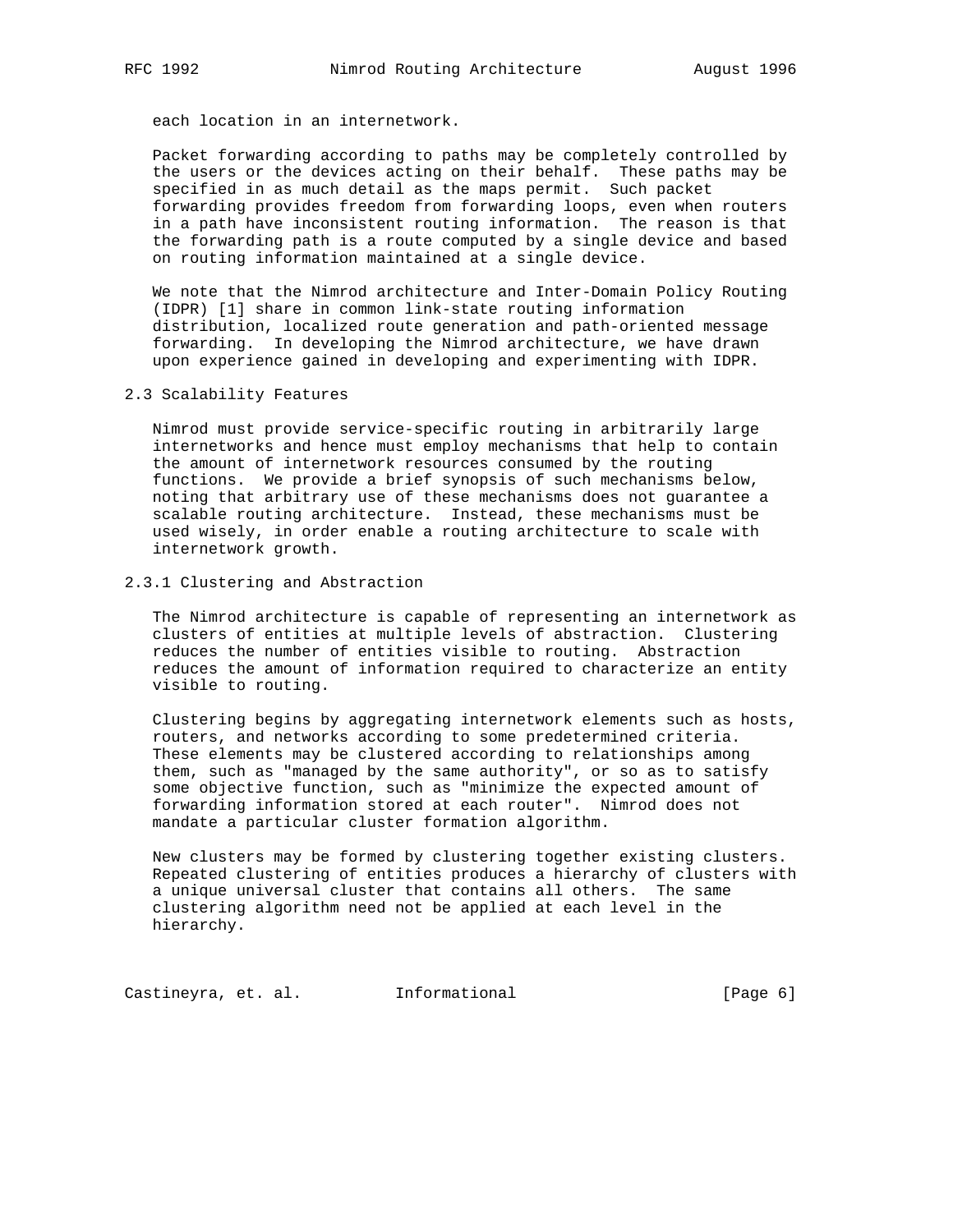All elements within a cluster must satisfy at least one relation, namely connectivity. That is, if all elements within a cluster are operational, then any two of them must be connected by at least one route that lies entirely within that cluster. This condition prohibits the formation of certain types of separated clusters, such as the following. Suppose that a company has two branches located at opposite ends of a country and that these two branches must communicate over a public network not owned by the company. Then the two branches cannot be members of the same cluster, unless that cluster also includes the public network connecting them.

 Once the clusters are formed, their connectivity and service information is abstracted to reduce the representation of cluster characteristics. Example abstraction procedures include elimination of services provided by a small fraction of the elements in the cluster or expression of services in terms of average values. Nimrod does not mandate a particular abstraction algorithm. The same abstraction algorithm need not be applied to each cluster, and multiple abstraction algorithms may be applied to a single cluster.

 A particular combination of clustering and abstraction algorithms applied to an internetwork results in an organization related to but distinct from the physical organization of the component hosts, routers, and networks. When a clustering is superimposed over the physical internetwork elements, the cluster boundaries may not necessarily coincide with host, router, or network boundaries. Nimrod performs its routing functions with respect to the hierarchy of entities resulting from clustering and abstraction, not with respect to the physical realization of the internetwork. In fact, Nimrod need not even be aware of the physical elements of an internetwork.

## 2.3.2 Restricting Information Distribution

 The Nimrod architecture supports restricted distribution of routing information, both to reduce resource consumption associated with such distribution and to permit information hiding. Each cluster determines the portions of its routing information to distribute and the set of entities to which to distribute this information. Moreover, recipients of routing information are selective in which information they retain. Some examples are as follows. Each cluster might automatically advertise its routing information to its siblings (i.e., those clusters with a common parent cluster). In response to requests, a cluster might advertise information about specific portions of the cluster or information that applies only to specific users. A cluster might only retain routing information from clusters that provide universal access to their services.

Castineyra, et. al. 1nformational 1999 [Page 7]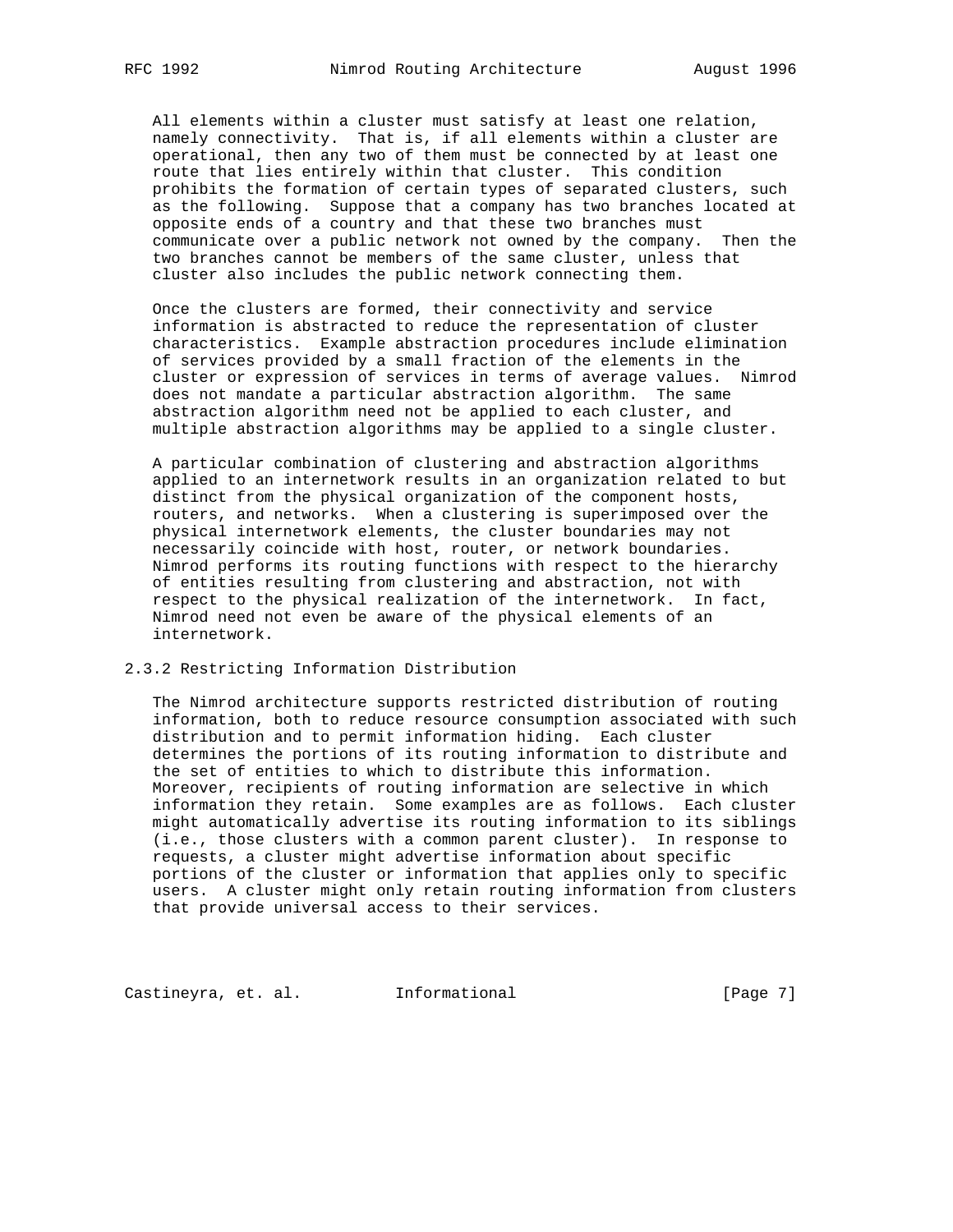# 2.3.3 Local Selection of Feasible Routes

 Generating routes that satisfy multiple constraints is usually an NP-complete problem and hence a computationally intensive procedure. With Nimrod, only those entities that require routes with special constraints need assume the computational load associated with generation and selection of such routes. Moreover, the Nimrod architecture allows individual entities to choose their own route generation and selection algorithms and hence the amount of resources to devote to these functions.

## 2.3.4 Caching

 The Nimrod architecture encourages caching of acquired routing information in order to reduce the amount of resources consumed and delay incurred in obtaining the information in the future. The set of routes generated as a by-product of generating a particular route is an example of routing information that is amenable to caching; future requests for any of these routes may be satisfied directly from the route cache. However, as with any caching scheme, the cached information may become stale and its use may result in poor quality routes. Hence, the routing information's expected duration of usefulness must be considered when determining whether to cache the information and for how long.

## 2.3.5 Limiting Forwarding Information

 The Nimrod architecture supports two separate approaches for containing the amount of forwarding information that must be maintained per router. The first approach is to multiplex, over a single path (or tree, for multicast), multiple traffic flows with similar service requirements. The second approach is to install and retain forwarding information only for active traffic flows.

 With Nimrod, the service providers and users share responsibility for the amount of forwarding information in an internetwork. Users have control over the establishment of paths, and service providers have control over the maintenance of paths. This approach is different from that of the current Internet, where forwarding information is established in routers independent of demand for this information.

## 3. Architecture

 Nimrod is a hierarchical, map-based routing architecture that has been designed to support a wide range of user requirements and to scale to very large dynamic internets. Given a traffic stream's description and requirements (both quality of service requirements and usage-restriction requirements), Nimrod's main function is to

Castineyra, et. al. 1nformational 1999 [Page 8]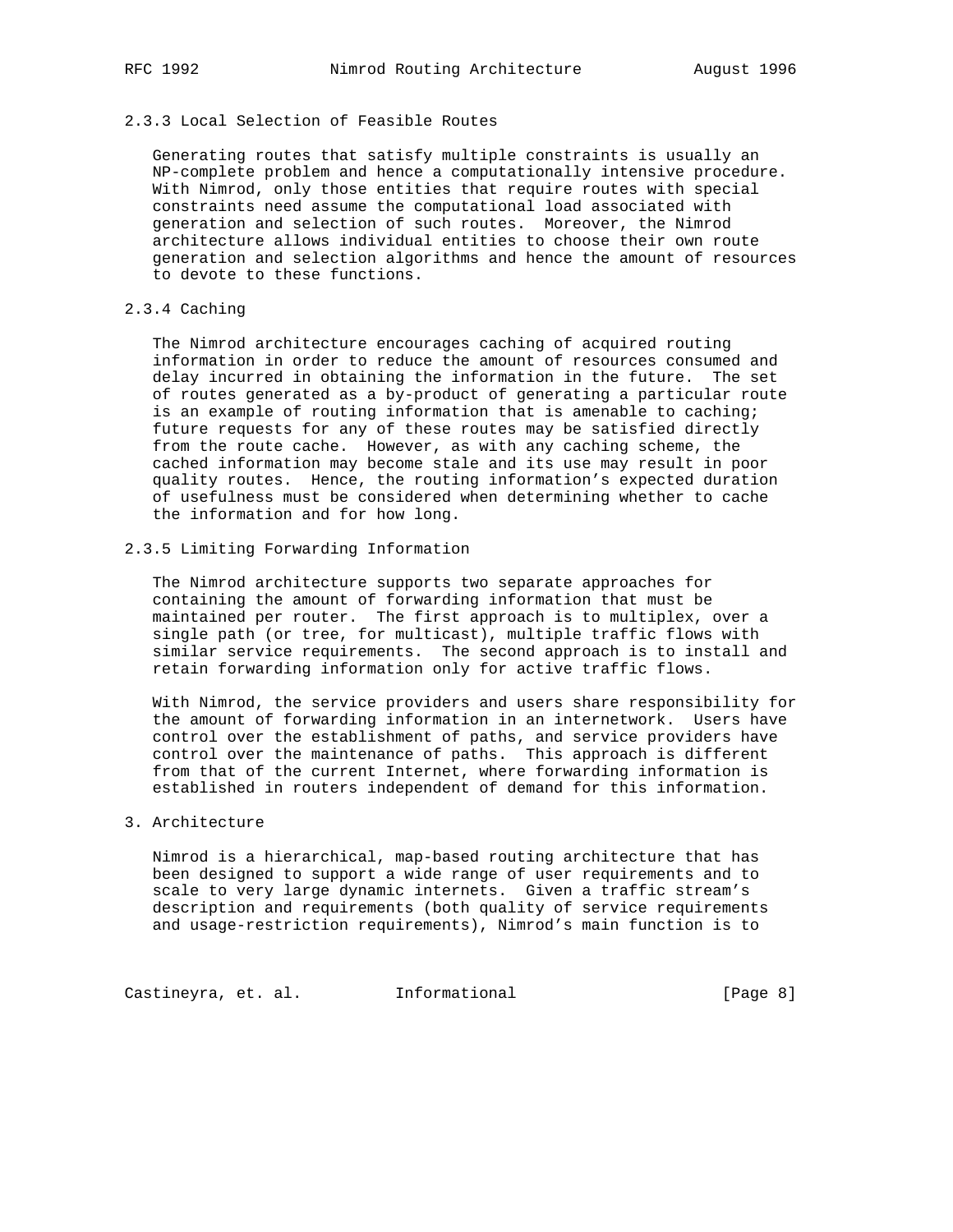manage in a scalable fashion how much information about the internetwork is required to choose a route for that stream, in other words, to manage the trade-off between amount of information about the internetwork and the quality of the computed route. Nimrod is implemented as a set of protocols and distributed databases. The following sections describe the basic architectural concepts used in Nimrod. The protocols and databases are specified in other documents.

## 3.1 Endpoints

 The basic entity in Nimrod is the endpoint. An endpoint represents a user of the internetwork layer: for example, a transport connection. Each endpoint has at least one endpoint identifier (EID). Any given EID corresponds to a single endpoint. EIDs are globally unique, relatively short "computer-friendly" bit strings---for example, small multiples of 64 bits. EIDs have no topological significance whatsoever. For ease of management, EIDs might be organized hierarchically, but this is not required.

#### BEGIN COMMENT

 In practice, EIDs will probably have a second form, which we can call the endpoint label (EL). ELs are ASCII strings of unlimited length, structured to be used as keys in a distributed database (much like DNS names). Information about an endpoint---for example, how to reach it---can be obtained by querying this distributed database using the endpoint's label as key.

END COMMENT

3.2 Nodes and Adjacencies

 A node represents a region of the physical network. The region of the network represented by a node can be as large or as small as desired: a node can represent a continent or a process running inside a host. Moreover, as explained in section 4, a region of the network can simultaneously be represented by more than one node.

 An adjacency consists of an ordered pair of nodes. An adjacency indicates that traffic can flow from the first node to the second.

#### 3.3 Maps

 The basic data structure used for routing is the map. A map expresses the available connectivity between different points of an internetwork. Different maps can represent the same region of a physical network at different levels of detail.

Castineyra, et. al. 1nformational 1999 [Page 9]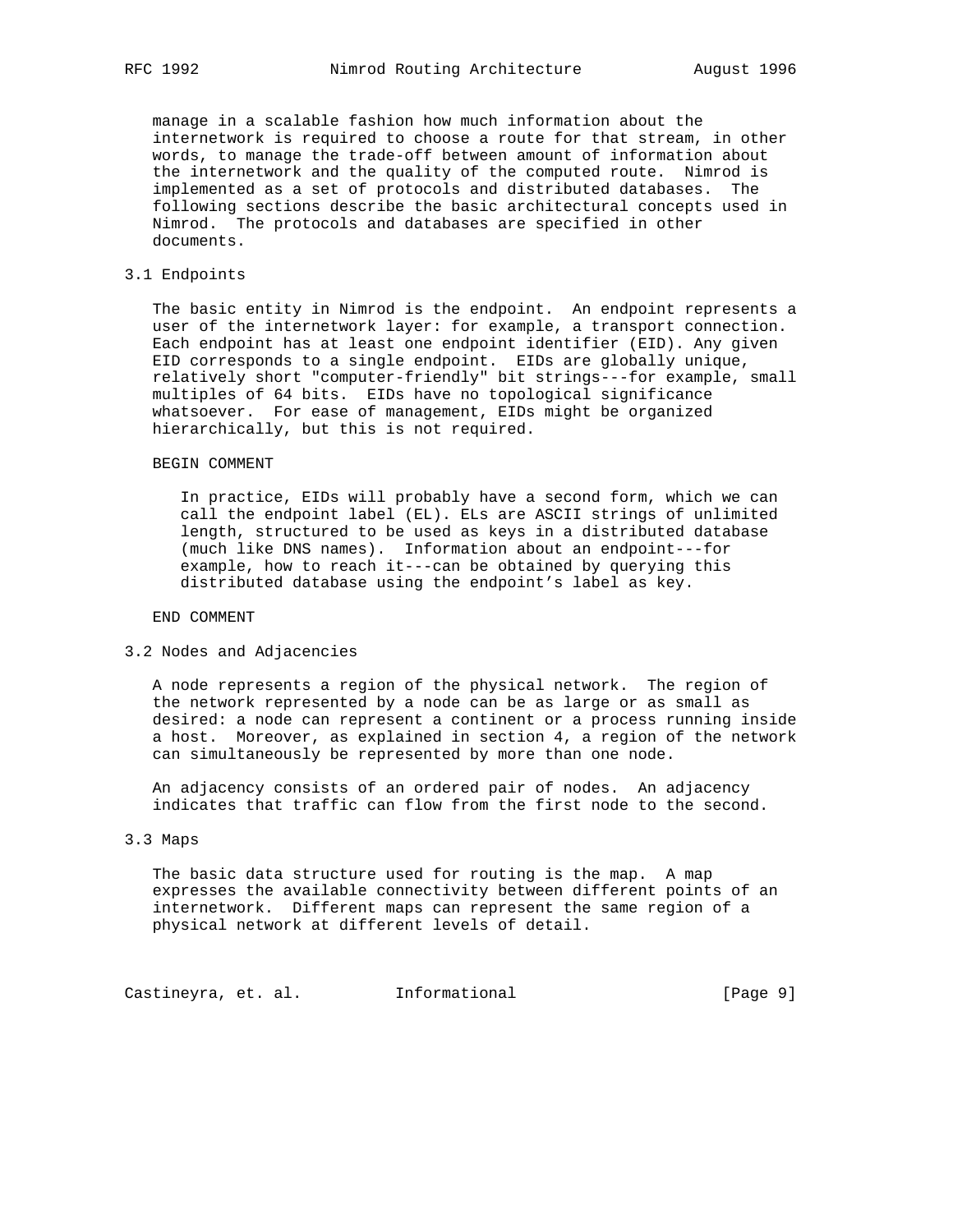A map is a graph composed of nodes and adjacencies. Properties of nodes are contained in attributes associated with them. Adjacencies have no attributes. Nimrod defines languages to specify attributes and to describe maps.

 Maps are used by routers to generate routes. In general, it is not required that different routers have consistent maps.

#### BEGIN COMMENT

 Nimrod has been designed so that there will be no routing loops even when the routing databases of different routers are not consistent. A consistency requirement would not permit representing the same region of the internetwork at different levels of detail. Also, a routing-database consistency requirement would be hard to guarantee in the very large internets Nimrod is designed to support.

## END COMMENT

 In this document we speak only of routers. By "router" we mean a physical device that implements functions related to routing: for example, forwarding, route calculation, path set-up. A given device need not be capable of doing all of these to be called a router. The protocol specification document, see [2], splits these functionalities into specific agents.

3.3.1 Connectivity Specifications

 By connectivity between two points we mean the available services and the restrictions on their use. Connectivity specifications are among the attributes associated with nodes. The following are informal examples of connectivity specifications:

- o "Between these two points, there exists best-effort service with no restrictions."
- o "Between these two points, guaranteed 10 ms delay can be arranged for traffic streams whose data rate is below 1 Mbyte/sec and that have low (specified) burstiness."
- o "Between these two points, best-effort service is offered, as long as the traffic originates in and is destined for research organizations."

#### 3.4 Locators

 A locator is a string of binary digits that identifies a location in an internetwork. Nodes and endpoint are assigned locators.

Castineyra, et. al. 1nformational [Page 10]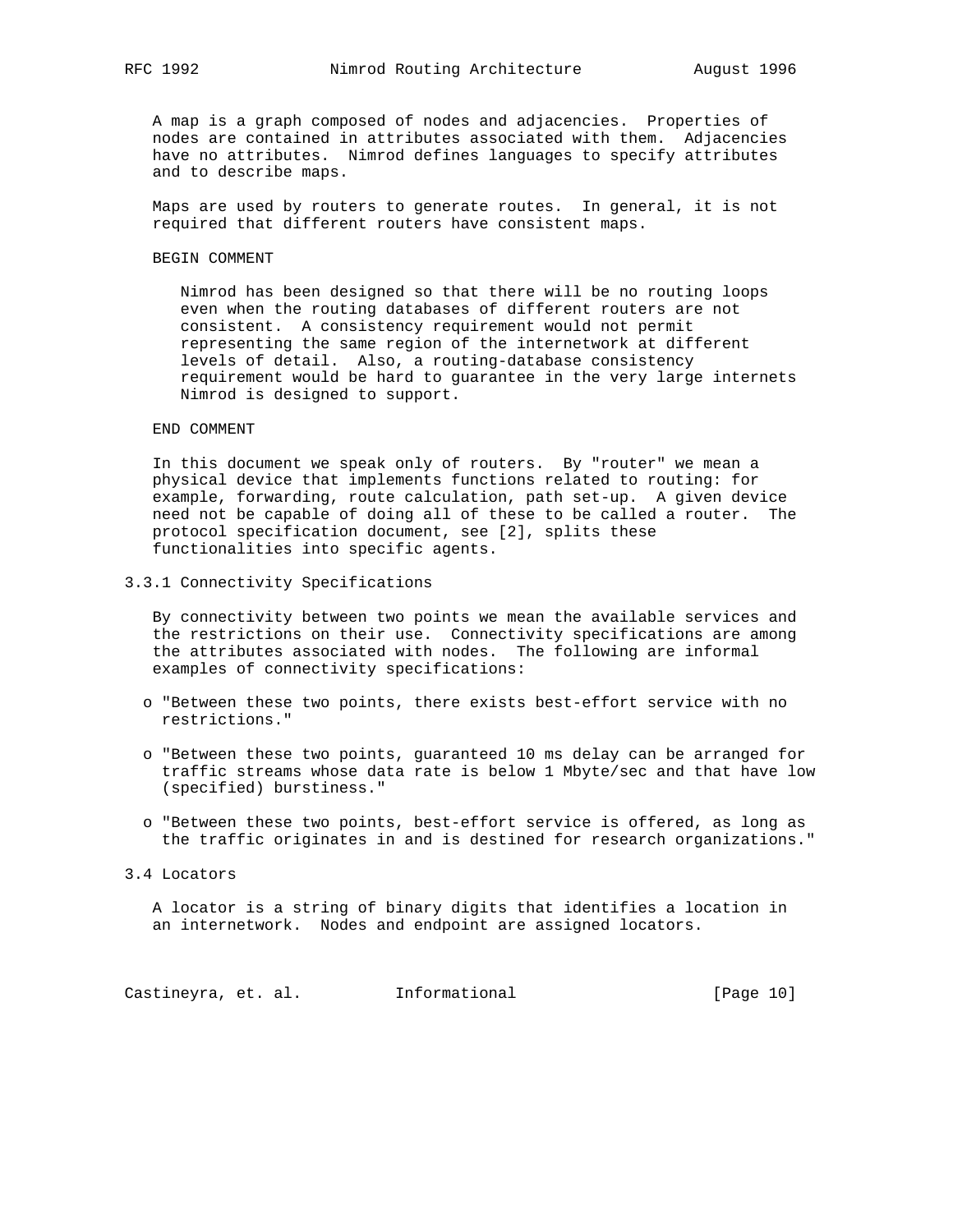Different nodes have necessarily different locators. A node is assigned only one locator. Locators identify nodes and specify \*where\* a node is in the network. Locators do \*not\* specify a path to the node. An endpoint can be assigned more than one locator. In this sense, a locator might appear in more than one location of an internetwork.

 In this document locators are written as ASCII strings that include colons to underline node structure: for example, a:b:c. This does not mean that the representation of locators in packets or in databases will necessarily have something equivalent to the colons.

 A given physical element of the network might help implement more than one node---for example, a router might be part of two different nodes. Though this physical element might therefore be associated with more than one locator, the nodes that this physical element implements have each only one locator.

 The connectivity specifications of a node are identified by a tuple consisting of the node's locator and an ID number.

 All map information is expressed in terms of locators, and routing selections are based on locators. EIDs are \*not\* used in making routing decisions---see section 5.

3.5 Node Attributes

The following are node attributes defined by Nimrod.

3.5.1 Adjacencies

 Adjacencies appear in maps as attributes of both the nodes in the adjacency. A node has two types of adjacencies associated with it: those that identify a neighboring node to which the original node can send data to; and those that identivy a neighboring node that can send data to the original node.

3.5.2 Internal Maps

 As part of its attributes, a node can have internal maps. A router can obtain a node's internal maps---or any other of the node's attributes, for that matter---by requesting that information from a representative of that node. (A router associated with that node can be such a representative.) A node's representative can in principle reply with different internal maps to different requests---for example, because of security concerns. This implies that different routers in the network might have different internal maps for the same node.

Castineyra, et. al. 1nformational 1999 [Page 11]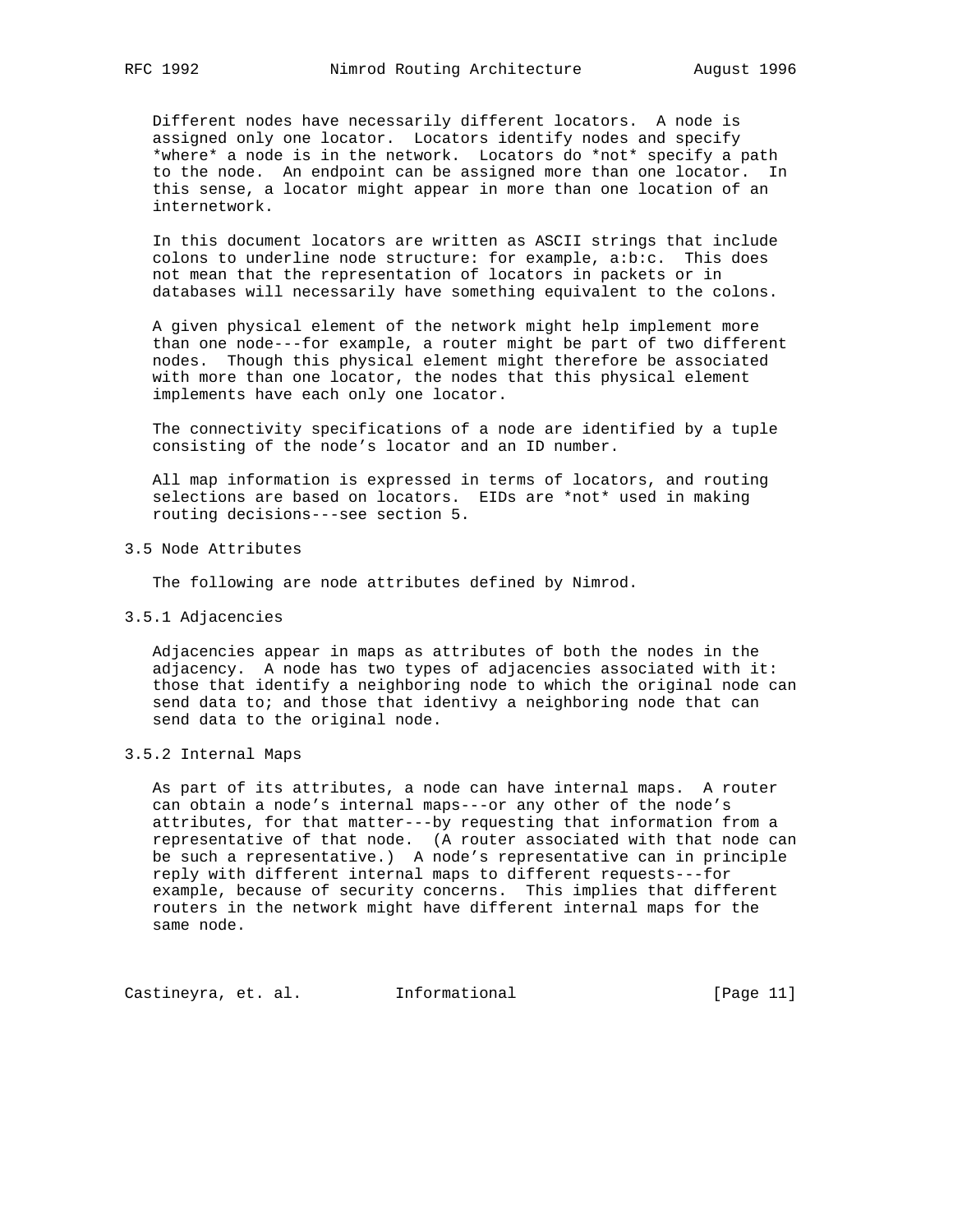A node is said to own those locators that have as a prefix the locator of the node. In a node that has an internal map, the locators of all nodes in this internal map are prefixed by the locator of the original node.

 Given a map, a more detailed map can be obtained by substituting one of the map's nodes by one of that node's internal maps. This process can be continued recursively. Nimrod defines standard internal maps that are intended to be used for specific purposes. A node's "detailed map" gives more information about the region of the network represented by the original node. Typically, it is closer to the physical realization of the network than the original node. The nodes of this map can themselves have detailed maps.

3.5.3 Transit Connectivity

 For a given node, this attribute specifies the services available between nodes adjacent to the given node. This attribute is requested and used when a router intends to route traffic \*through\* a node. Conceptually, the traffic connectivity attribute is a matrix that is indexed by a pair of locators: the locators of adjacent nodes. The entry indexed by such a pair contains the connectivity specifications of the services available across the given node for traffic entering from the first node and exiting to the second node.

 The actual format of this attribute need not be a matrix. This document does not specify the format for this attribute.

3.5.4 Inbound Connectivity

 For a given node, this attribute represents connectivity from adjacent nodes to points within the given node. This attribute is requested and used when a router intends to route traffic to a point within the node but does not have, and either cannot or does not want to obtain, a detailed map of the node. The inbound connectivity attribute identifies what connectivity specifications are available between pairs of locators. The first element of the pair is the locator of an adjacent node; the second is a locator owned by the given node.

3.5.5 Outbound Connectivity

 For a given node, this attribute represents connectivity from points within the given node to adjacent nodes. This attribute identifies what connectivity specifications are available between pairs of locators. The first element of the pair is a locator owned by the given node, the second is the locator of an adjacent node.

Castineyra, et. al. Informational [Page 12]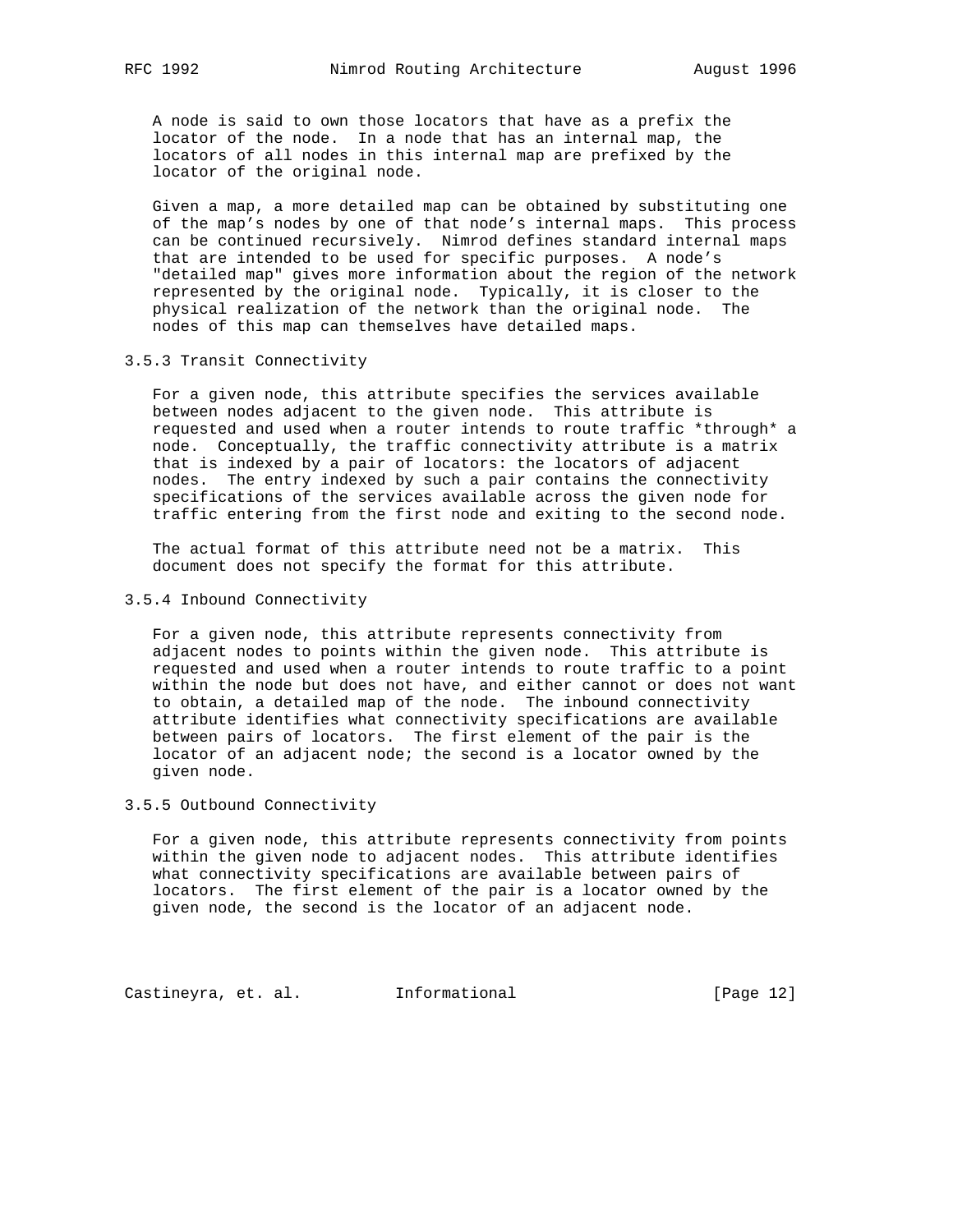The Transit, Inbound and Outbound connectivity attributes together wiht a list of adjacencies form the "abstract map."

4. Physical Realization

 A network is modeled as being composed of physical elements: routers, hosts, and communication links. The links can be either point-to point---e.g., T1 links---or multi-point---e.g., ethernets, X.25 networks, IP-only networks, etc.

 The physical representation of a network can have associated with it one or more Nimrod maps. A Nimrod map is a function not only of the physical network, but also of the configured clustering of elements (locator assignment) and of the configured connectivity.

 Nimrod has no pre-defined "lowest level": for example, it is possible to define and advertise a map that is physically realized inside a CPU. In this map, a node could represent, for example, a process or a group of processes. The user of this map need not necessarily know or care. ("It is turtles all the way down!", in [3] page 63.)

#### 4.1 Contiguity

 Locators sharing a prefix must be assigned to a contiguous region of a map. That is, two nodes in a map that have been assigned locators sharing a prefix should be connected to each other via nodes that themselves have been assigned locators with that prefix. The main consequence of this requirement is that "you cannot take your locator with you."

 As an example of this, see figure 1, consider two providers x.net and y.net (these designations are \*not\* locators but DNS names) which appear in a Nimrod map as two nodes with locators A and B. Assume that corporation z.com (also a DNS name) was originally connected to x.net. Locators corresponding to elements in z.com are, in this example, A-prefixed. Corporation z.com decides to change providers- --severing its physical connection to x.net. The connectivity requirement described in this section implies that, after the provider change has taken place, elements in z.com will have been, in this example, assigned B-prefixed locators and that it is not possible for them to receive data destined to A-prefixed locators through y.net.

Castineyra, et. al. Informational [Page 13]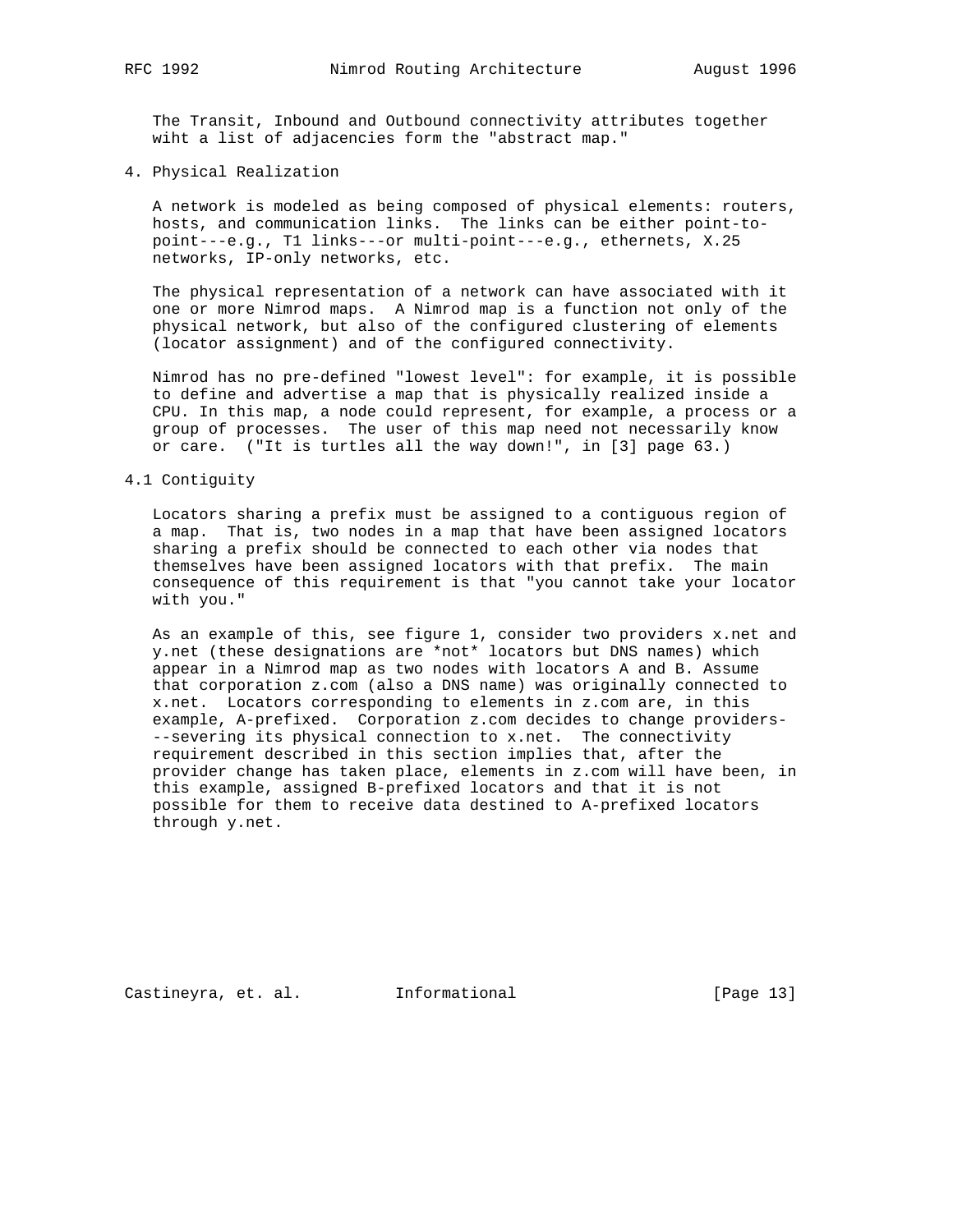

## Figure 1: Connectivity after switching providers

 The contiguity requirement simplifies routing information exchange: if it were permitted for z.com to receive A-prefixed locators through y.net, it would be necessary that a map that contains node B include information about the existence of a group of A-prefixed locators inside node B. Similarly, a map including node A would have to include information that the set of A-prefixed locators asigned to z.com is not to be found within A. The more situations like this happen, the more the hierarchical nature of Nimrod is subverted to "flat routing." The contiguity requirement can also be expressed as "EIDs are stable; locators are ephemeral."

## 4.2 An Example

 Figure 2 shows a physical network. Hosts are drawn as squares, routers as diamonds, and communication links as lines. The network shown has the following components: five ethernets  $---EA$  through  $EE$ ; five routers---RA through RE; and four hosts---HA through HD. Routers RA, RB, and RC interconnect the backbone ethernets---EB, EC and ED. Router RD connects backbone EC to a network consisting of ethernet EA and hosts HA and HB. Router RE interconnects backbone ED to a network consisting of ethernet EE and hosts HC and HD. The assigned locators appear in lower case beside the corresponding physical entity.

 Figure 3 shows a Nimrod map for that network. The nodes of the map are represented as squares. Lines connecting nodes represent two adjacencies in opposite directions. Different regions of the network are represented at different detail. Backbone b1 is represented as a single node. The region of the network with locators prefixed by "a" is represented as a single node. The region of the network with locators prefixed by "c" is represented in full detail.

Castineyra, et. al. Informational [Page 14]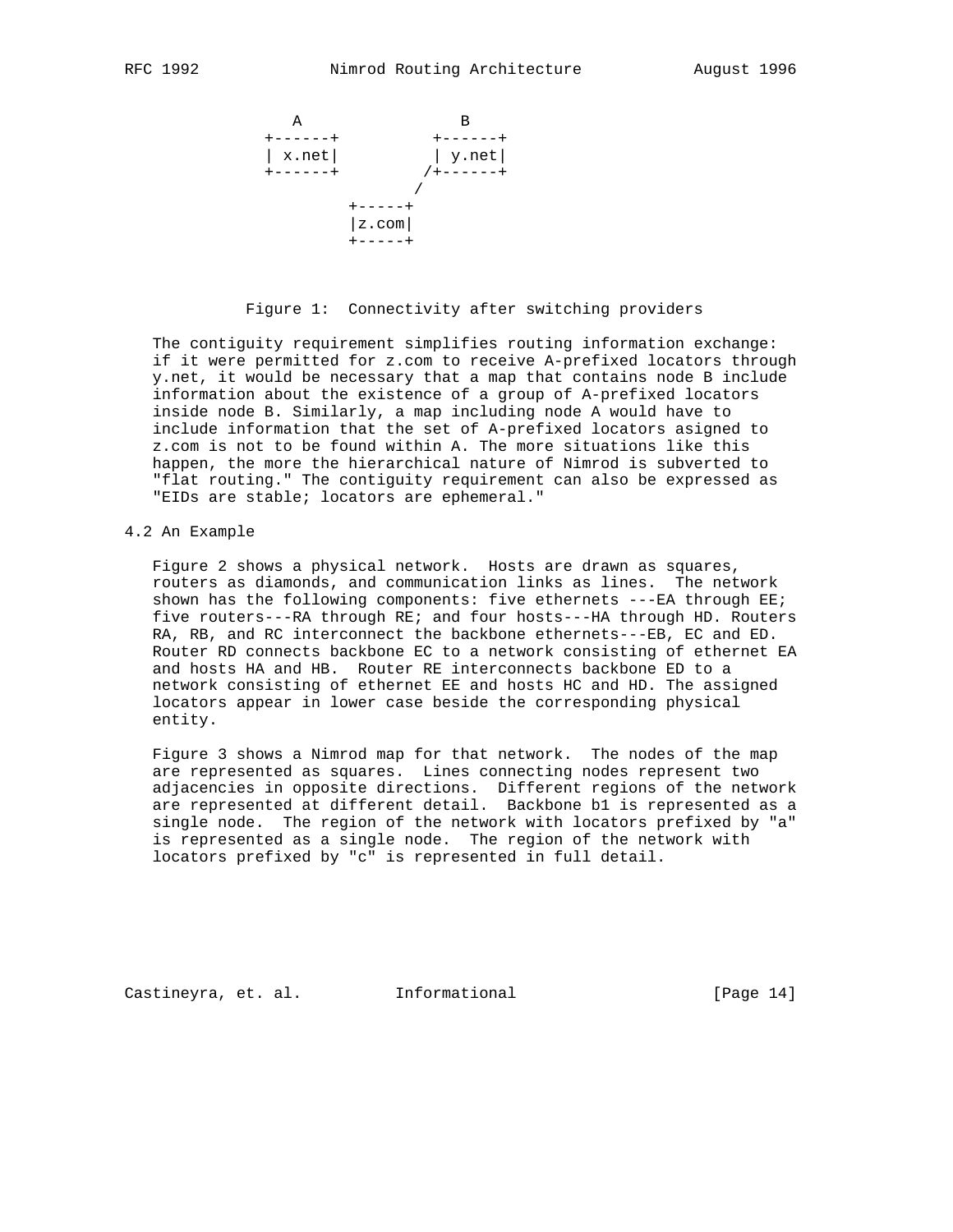# 4.3 Multiple Locator Assignment

 Physical elements can form part of, or implement, more than one node. In this sense it can be said that they can be assigned more than one locator. Consider figure 4, which shows a physical network. This network is composed of routers (RA, RB, RC, and RD), hosts (HA, HB, and HC), and communication links. Routers RA, RB, and RC are connected with point-to-point links. The two horizontal lines in the bottom of the figure represent ethernets. The figure also shows the locators assigned to hosts and routers.

In figure 4, RA and RB have each been assigned one locator  $(a:t:r1)$  and b:t:r1, respectively). RC has been assigned locators a:y:r1 and b:d:r1; one of these two locators shares a prefix with RA's locator, the other shares a prefix with RB's locator. Hosts HA and HB have each been assigned three locators. Host HC has been assigned one locator. Depending on what communication paths have been set up between points, different Nimrod maps result. A possible Nimrod map for this network is given in figure 5.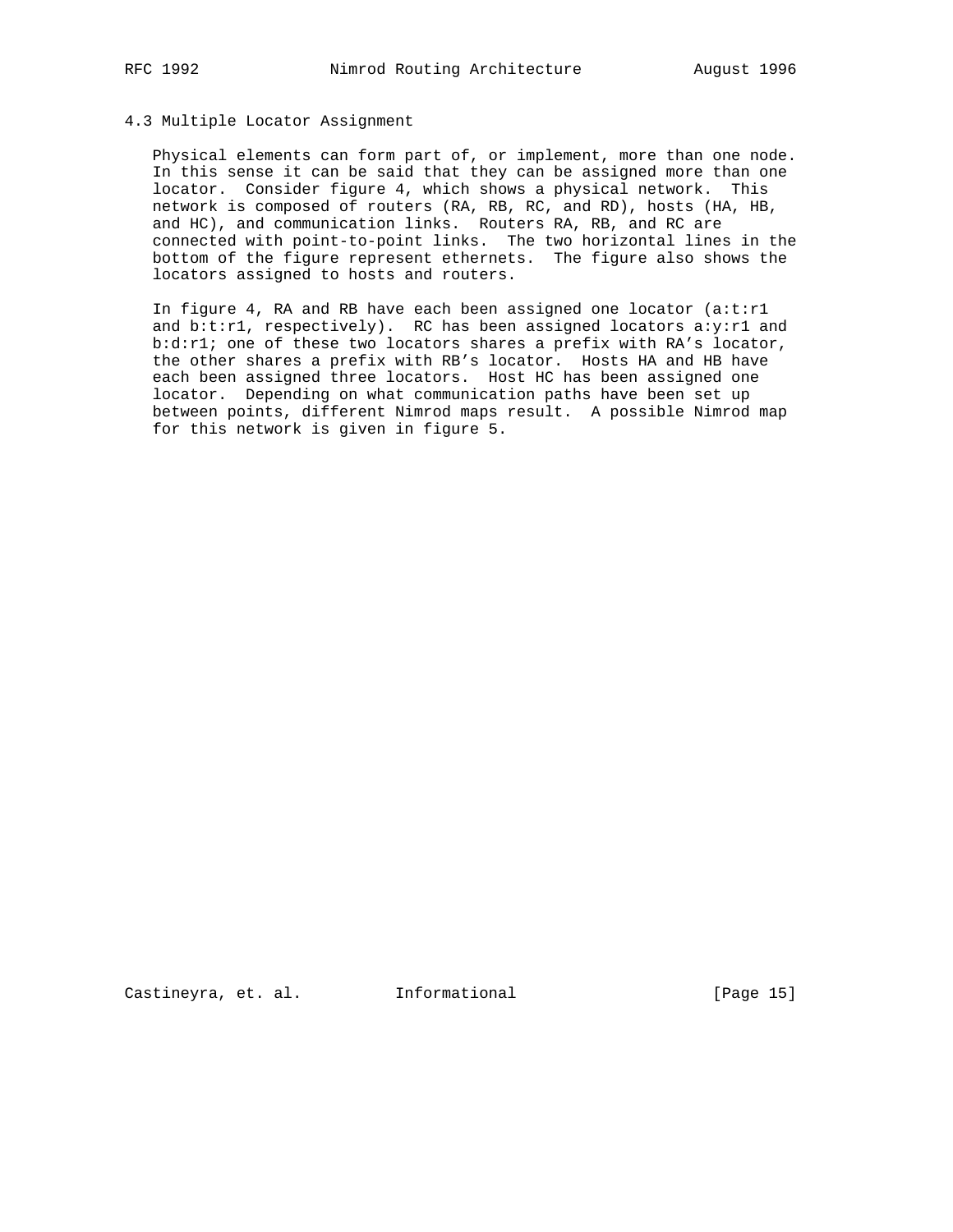

Figure 2: Example Physical Network

Castineyra, et. al. 1nformational 1999 [Page 16]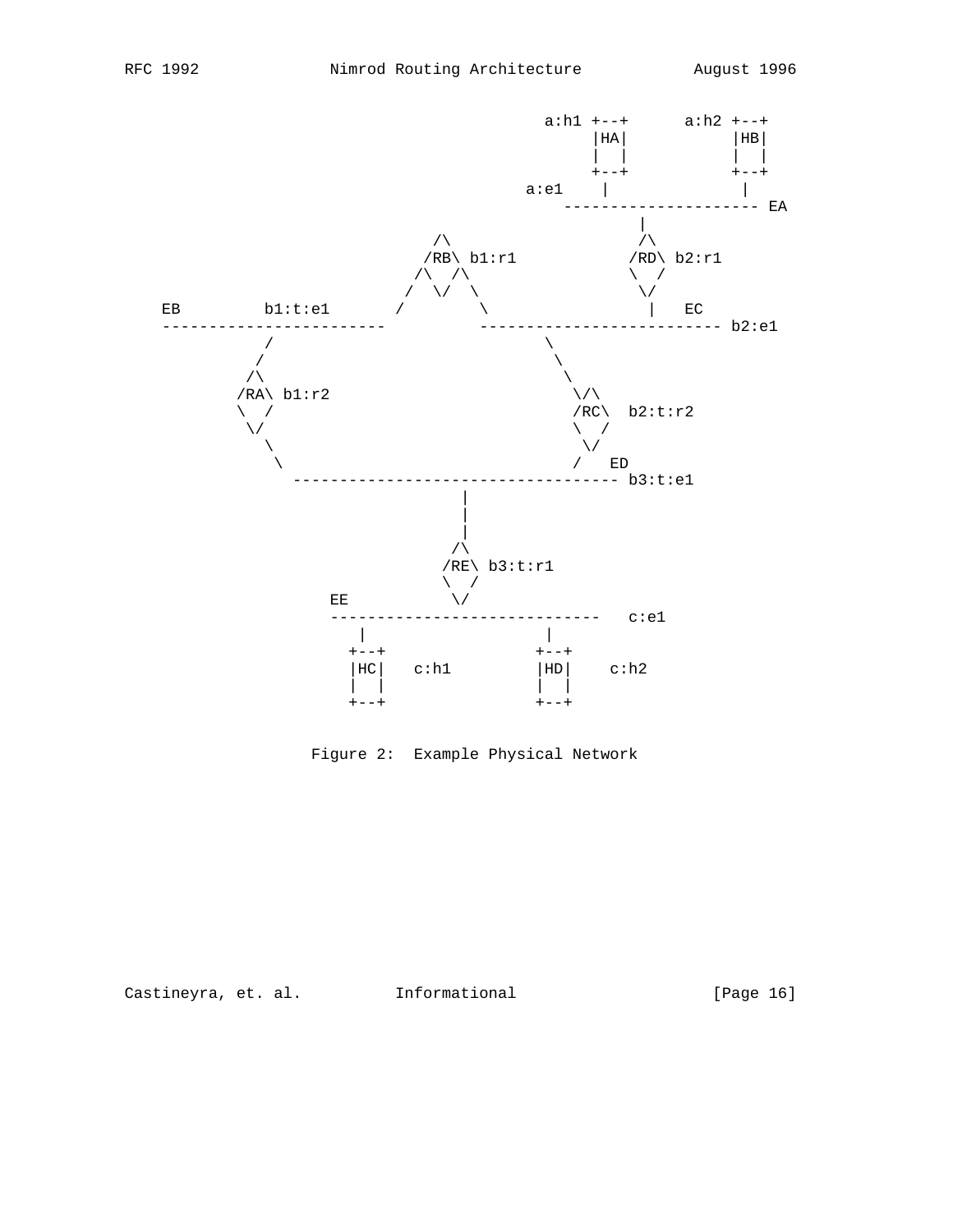

Figure 3: Nimrod Map

Castineyra, et. al. 1nformational 1999 [Page 17]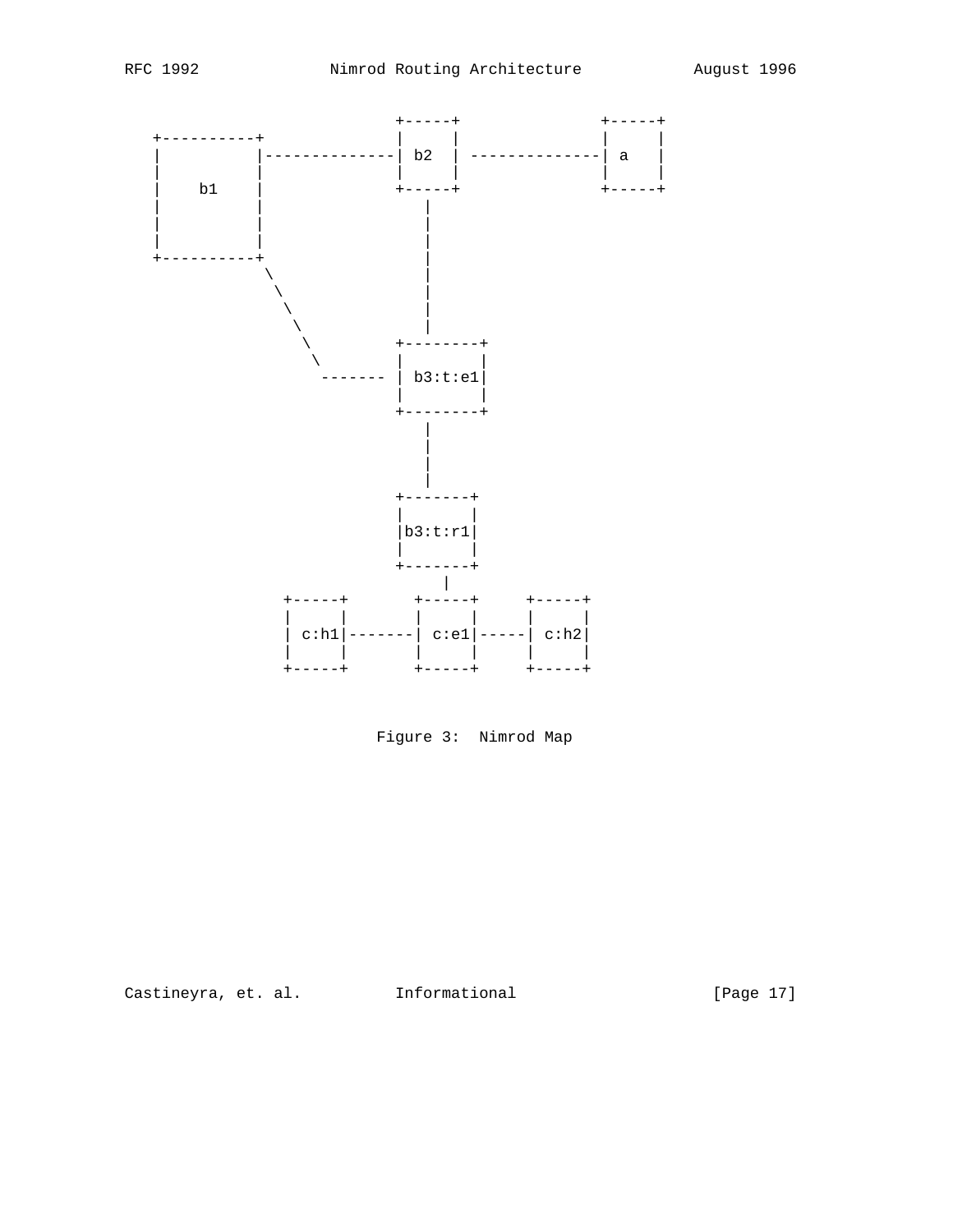

Figure 4: Multiple Locators

Castineyra, et. al. 1nformational [Page 18]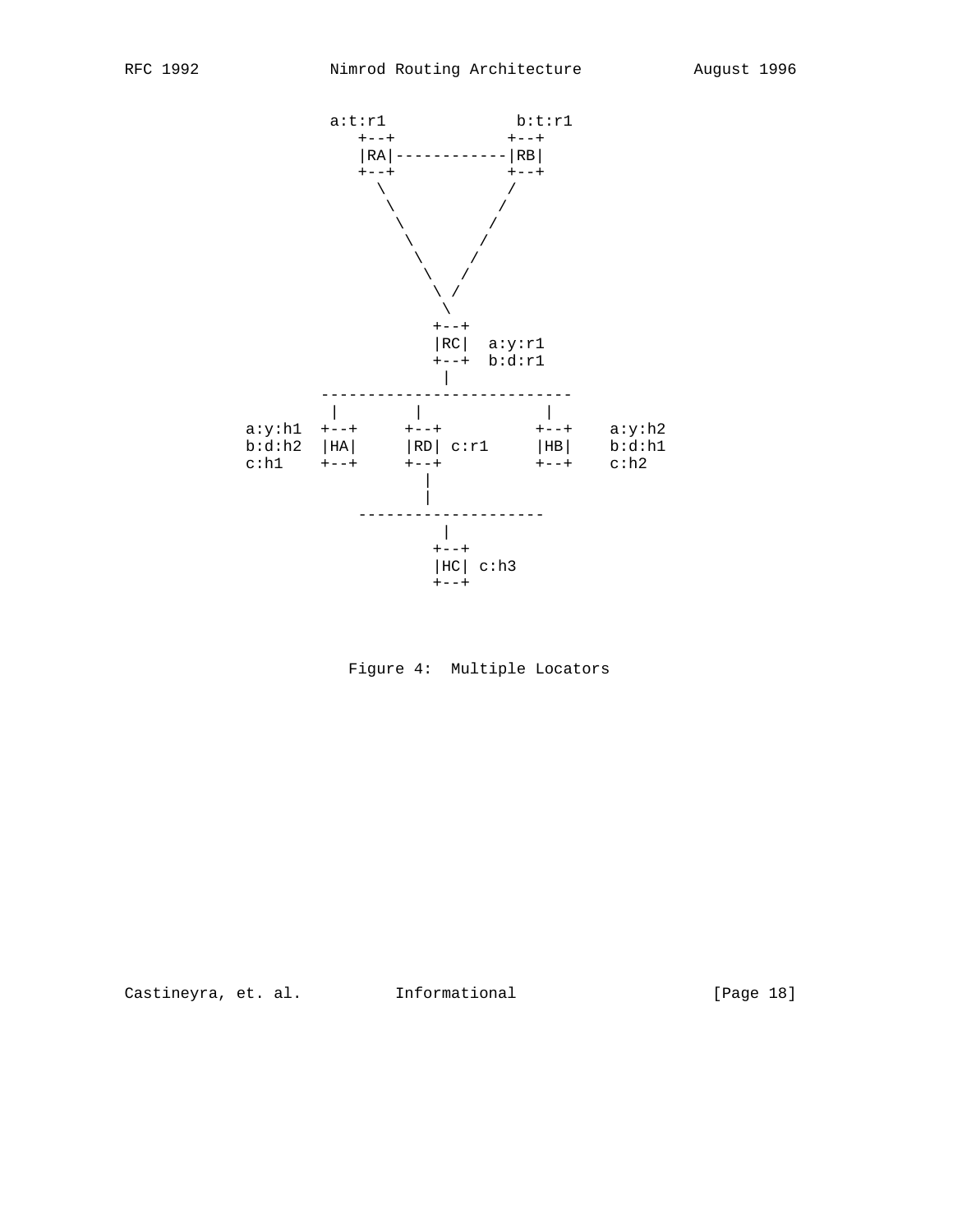

#### Figure 5: Nimrod Map

 Nodes and adjacencies represent the \*configured\* clustering and connectivity of the network. Notice that even though a:y and b:d are defined on the same hardware, the map shows no connection between them: this connection has not been configured. A packet given to node 'a' addressed to a locator prefixed with "b:d" would have to travel from node a to node b via the arc joining them before being directed towards its destination. Similarly, the map shows no connection between the c node and the other two top level nodes. If desired, these connections could be established, which would necessitate setting up the exchange of routing information. Figure 6 shows the map when these connections have been established.

 In the strict sense, Nimrod nodes do not overlap: they are distinct entities. But, as we have seen in the previous example, a physical element can be given more than one locator, and, in that sense, participate in implementing more than one node. That is, two different nodes might be defined on the same hardware. In this sense, Nimrod nodes can be said to overlap. But to notice this overlap one would have to know the physical-to-map correspondence. It is not possible to know when two nodes share physical assets by looking only at a Nimrod map.

Castineyra, et. al. 1nformational 1917 [Page 19]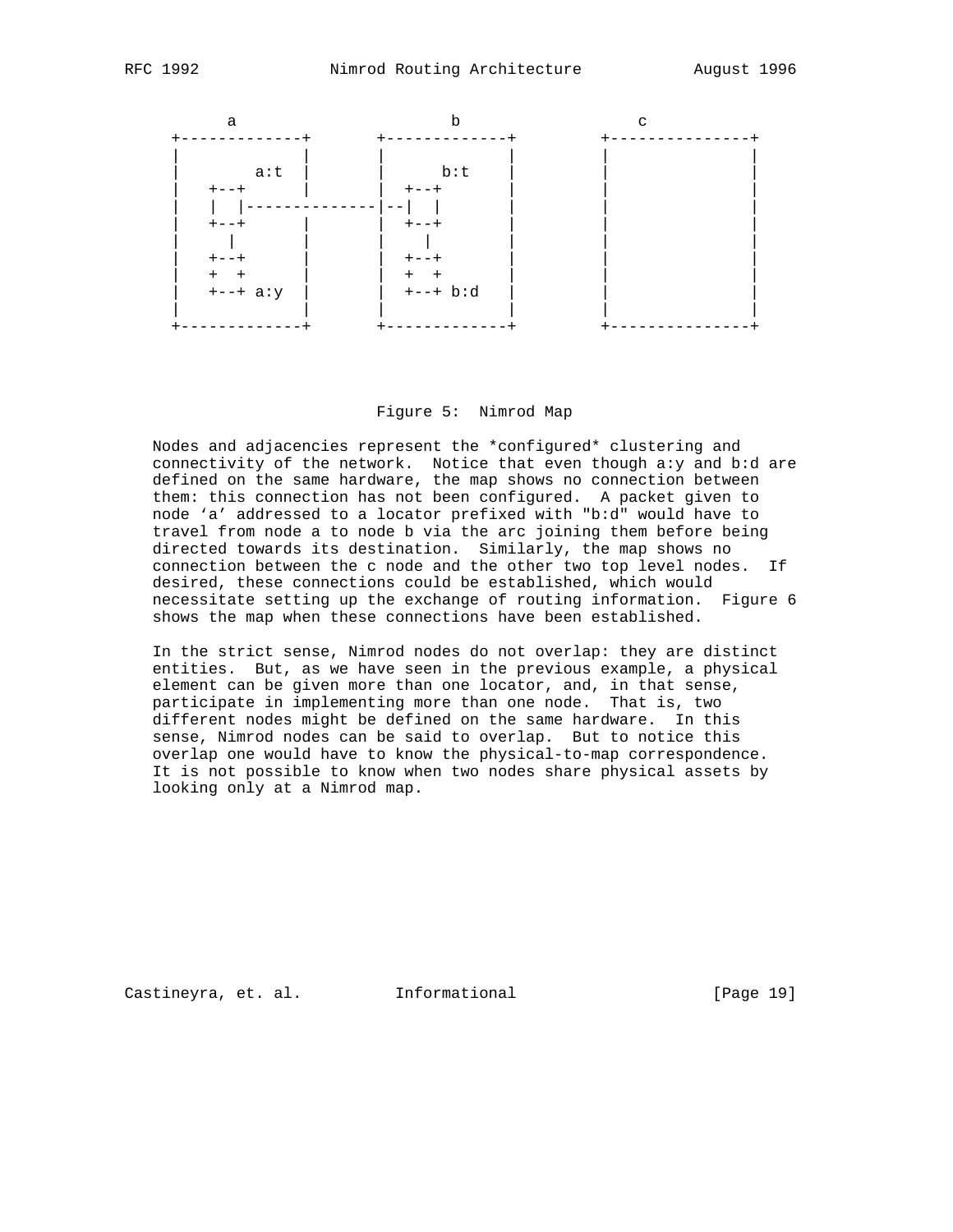# 5. Forwarding

Nimrod supports four forwarding modes:

 1. Connectivity Specification Chain (CSC) mode: In this mode, packets carry a list of connectivity specifications. The packet is required to go through the nodes that own the connectivity specifications using the services specified. The nodes associated with the listed connectivity specifications should define a continuous path in the map. A more detailed description of the requirements of this mode is given in section 5.3.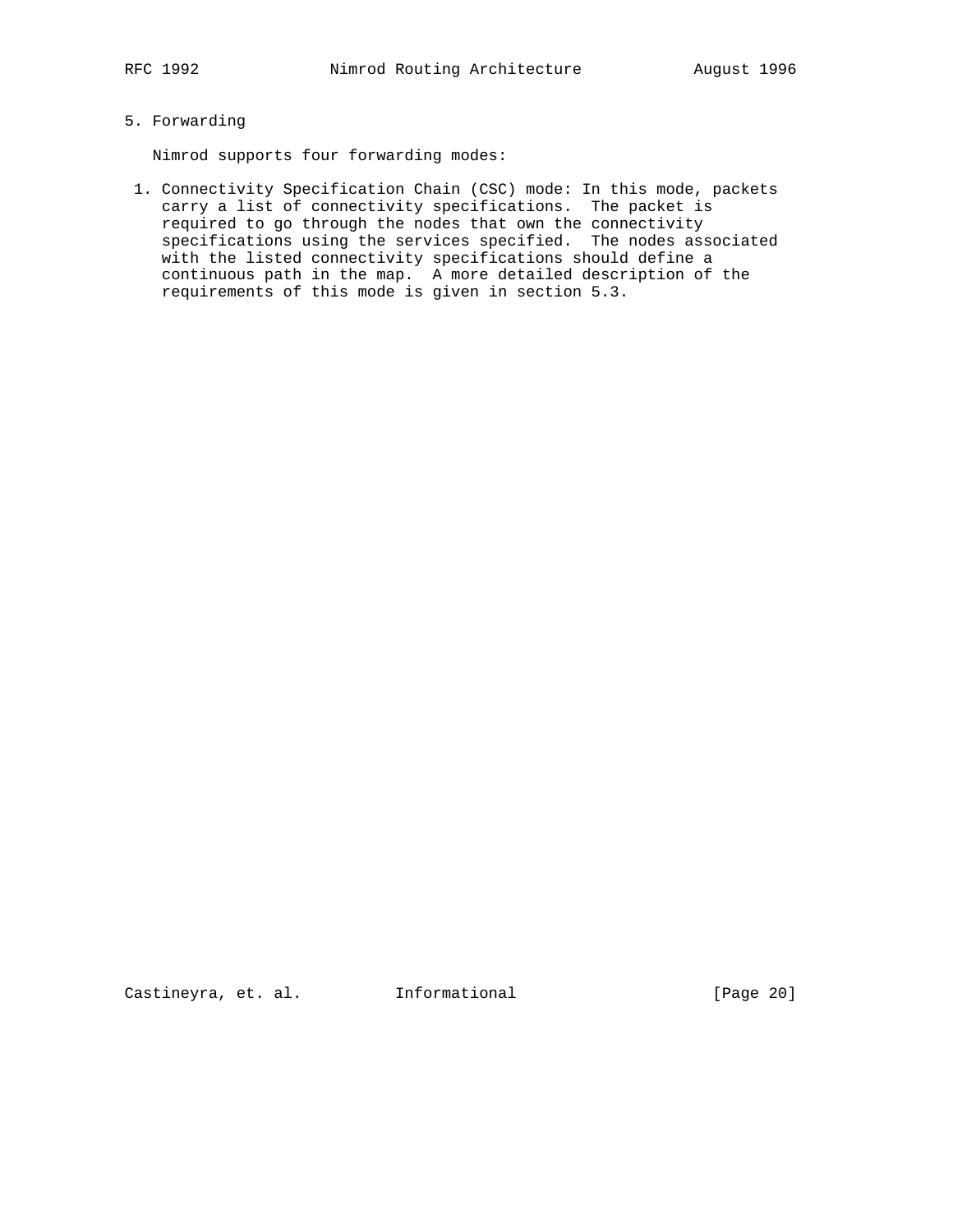

Figure 6: Nimrod Map II

 2. Connectivity Specifications Sequence (CSS) mode: In this mode, packets carry a list of connectivity specifications. The packet is supposed to go sequentially through the nodes that own each one of the listed connectivity specifications in the order they were specified. The nodes need not be adjacent. This mode can be seen as a generalization of the CSC mode. Notice that CSCs are said to be a \*chains\* of locators, CSSs are \*sequences\* of locators. This difference emphasizes the contiguity requirement in CSCs. A detailed description of this mode is in section 5.6.

Castineyra, et. al. Informational [Page 21]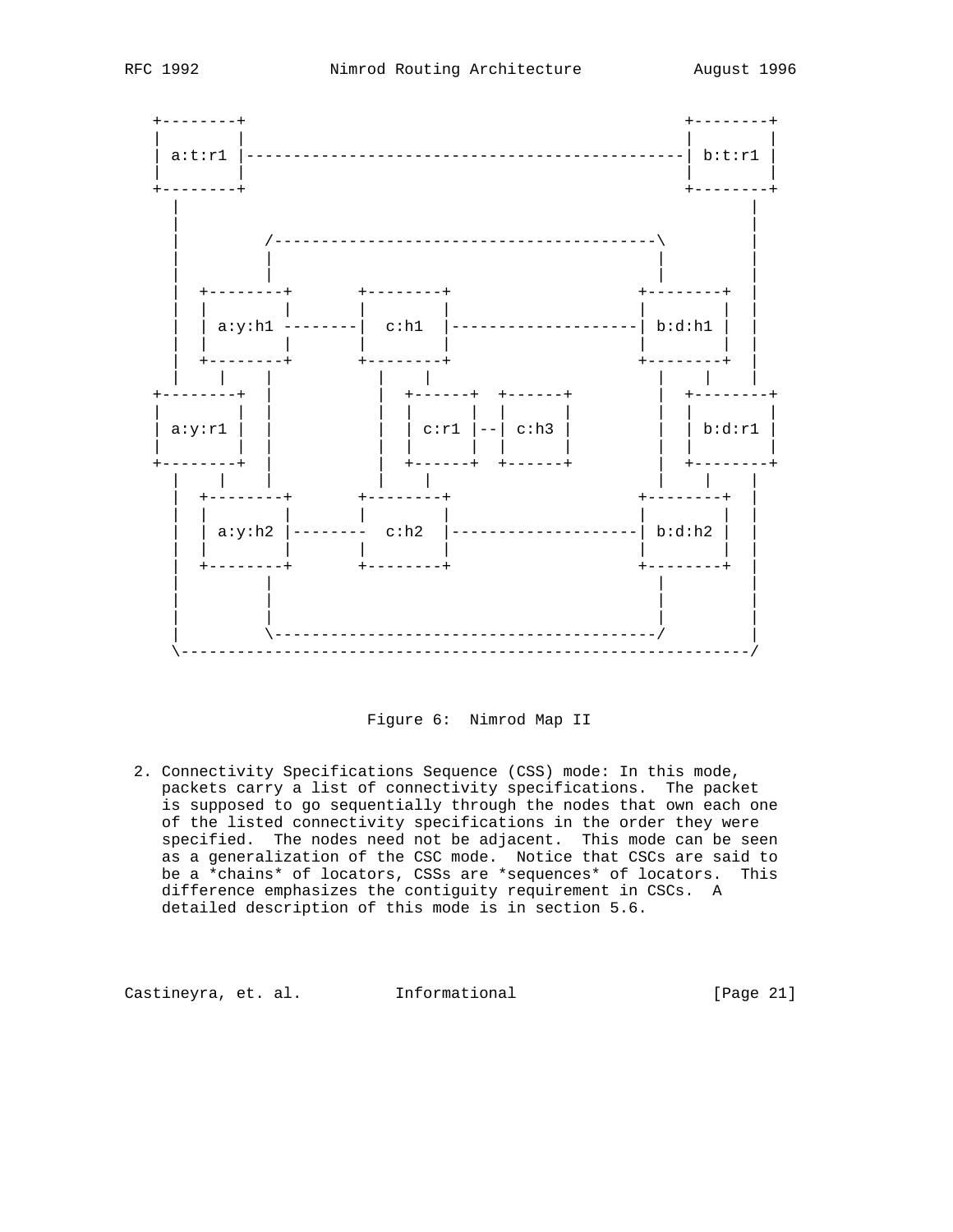- 3. Flow mode: In this mode, the packet includes a path-id that indexes state that has been previously set up in routers along the path. Packet forwarding when flow state has been established is relatively simple: follow the instructions in the routers' state. Nimrod includes a mechanism for setting up this state. A more detailed description of this mode can be found in section 5.4.
- 4. Datagram mode: in this mode, every packet carries source and destination locators. This mode can be seen as a special case of the CSS mode. Forwarding is done following procedures as indicated in section 5.5.

BEGIN COMMENT

 The obvious parallels are between CSC mode and IPV4's strict source route and between CSS mode and IPV4's loose source route.

#### END COMMENT

 In all of these modes, the packet may also carry locators and EIDs for the source and destinations. In normal operation, forwarding does not take the EIDs into account, only the receiver does. EIDs may be carried for demultiplexing at the receiver, and to detect certain error conditions. For example, if the EID is unknown at the receiver, the locator and EID of the source included in the packet could be used to generate an error message to return to the source (as usual, this error message itself should probably not be allowed to be the cause of other error messages). Forwarding can also use the source locator and EID to respond to error conditions, for example, to indicate to the source that the state for a path-id cannot be found.

 Packets can be visualized as moving between nodes in a map. A packet indicates, implicitly or explicitly, a destination locator. In a packet that uses the datagram, CSC, or CSS forwarding mode, the destination locator is explicitly indicated . In a packet that uses the flow forwarding mode, the destination locator is implied by the path-id and the distributed state in the network (it might also be included explicitly). Given a map, a packet moves to the node in this map to which the associated destination locator belongs. If the destination node has a "detailed" internal map, the destination locator must belong to one of the nodes in this internal map (otherwise it is an error). The packet goes to this node (and so on, recursively).

Castineyra, et. al. Informational [Page 22]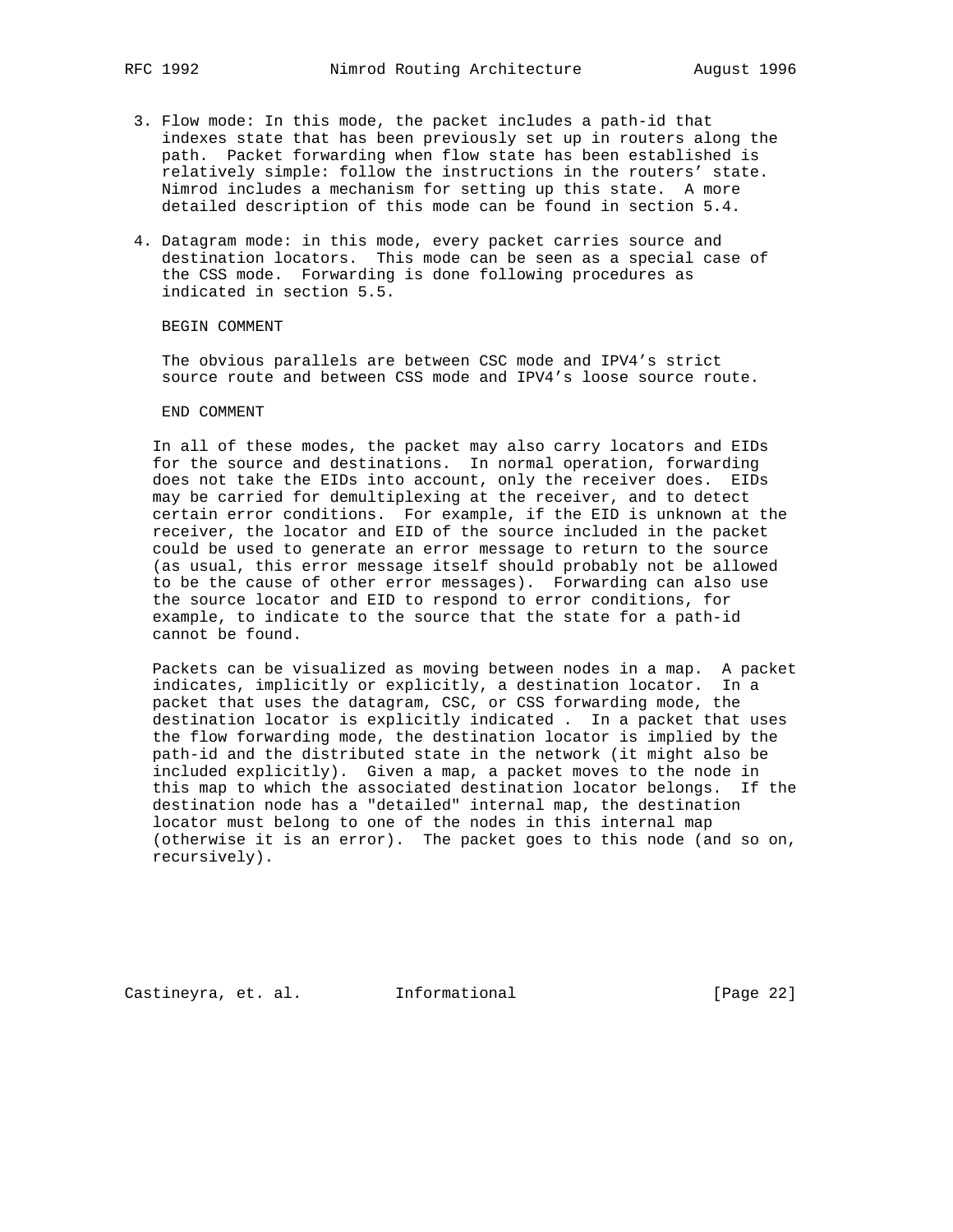## 5.1 Policy

 CSC and CSS mode implement policy by specifying the connectivity specifications associated with those nodes that the packet should traverse. Strictly speaking, there is no policy information included in the packet. That is, in principle, it is not possible to determine what criteria were used to select the route by looking at the packet. The packet only contains the results of the route generation process. Similarly, in a flow mode packet, policy is implicit in the chosen route.

 A datagram-mode packet can indicate a limited form of policy routing by the choice of destination and source locators. For this choice to exist, the source or destination endpoints must have several locators associated with them. This type of policy routing is capable of, for example, choosing providers.

# 5.2 Trust

 A node that chooses not to divulge its internal map can work internally any way its administrators decide, as long as the node satisfies its external characterization as given in its Nimrod map advertisements. Therefore, the advertised Nimrod map should be consistent with a node's actual capabilities. For example, consider the network shown in figure 7 which shows a physical network and the advertised Nimrod map. The physical network consists of hosts and a router connected together by an ethernet. This node can be sub divided into component nodes by assigning locators as shown in the figure and advertising the map shown. The map seems to imply that it is possible to send packets to node a:x without these being observable by node  $a:y$ ; however, this is actually not enforceable.

 In general, it is reasonable to ask how much trust should be put in the maps obtained by a router. Even when a node is "trustworthy," and the information received from the node has been authenticated, there is always the possibility of an honest mistake.

Castineyra, et. al. Informational [Page 23]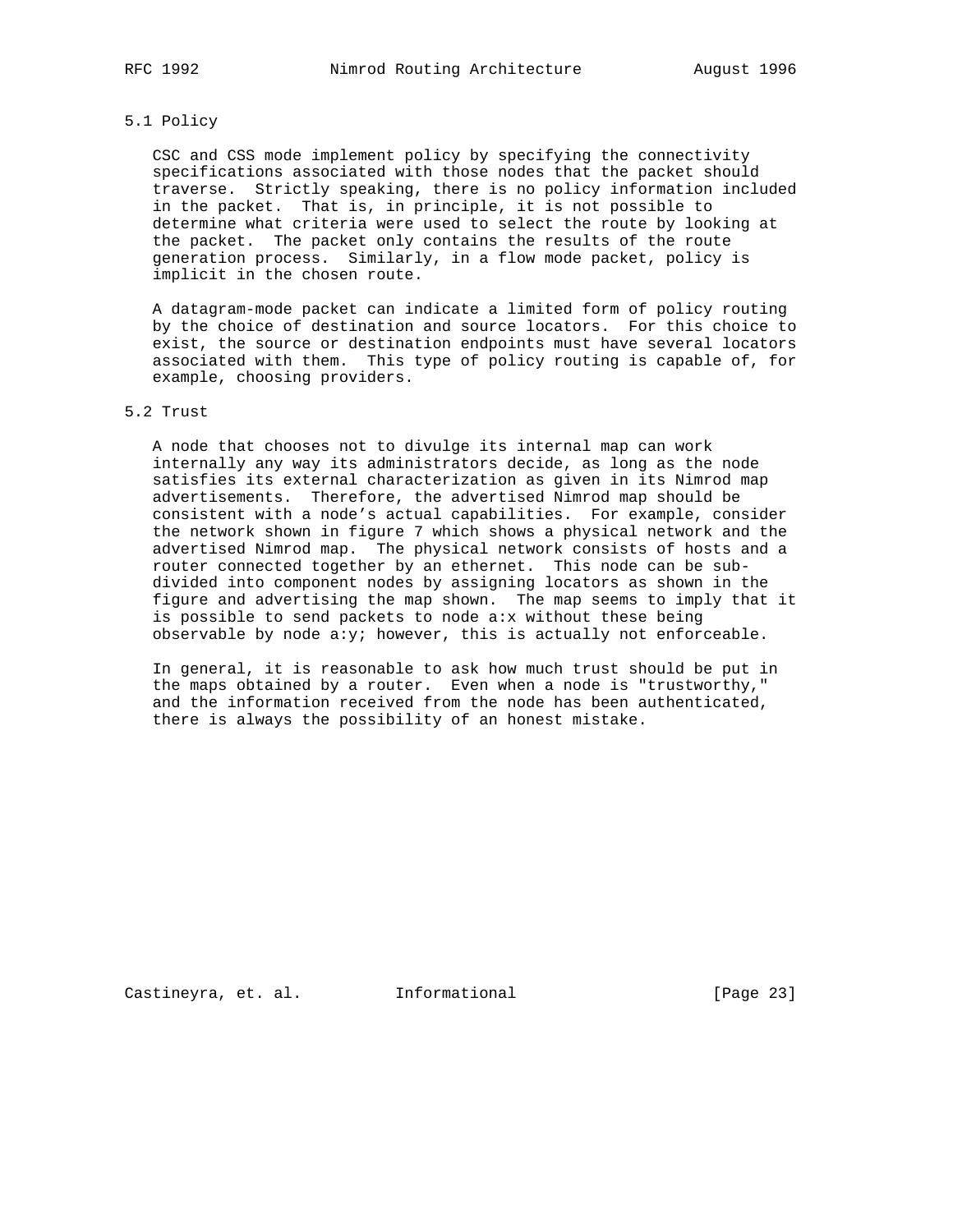

Advertised Nimrod Map

Figure 7: Example of Misleading Map

5.3 Connectivity Specification (CSC) Mode

 Routing for a CSC packet is specified by a list of connectivity specifications carried in the packet. These are the connectivity specifications that make the specified path, in the order that they appear along the path. These connectivity specifications are attributes of nodes. The route indicated by a CSC packet is specifed in terms of connectivity specifications rather than physical entities: a connectivity specification in a CSC-mode packet would

Castineyra, et. al. Informational [Page 24]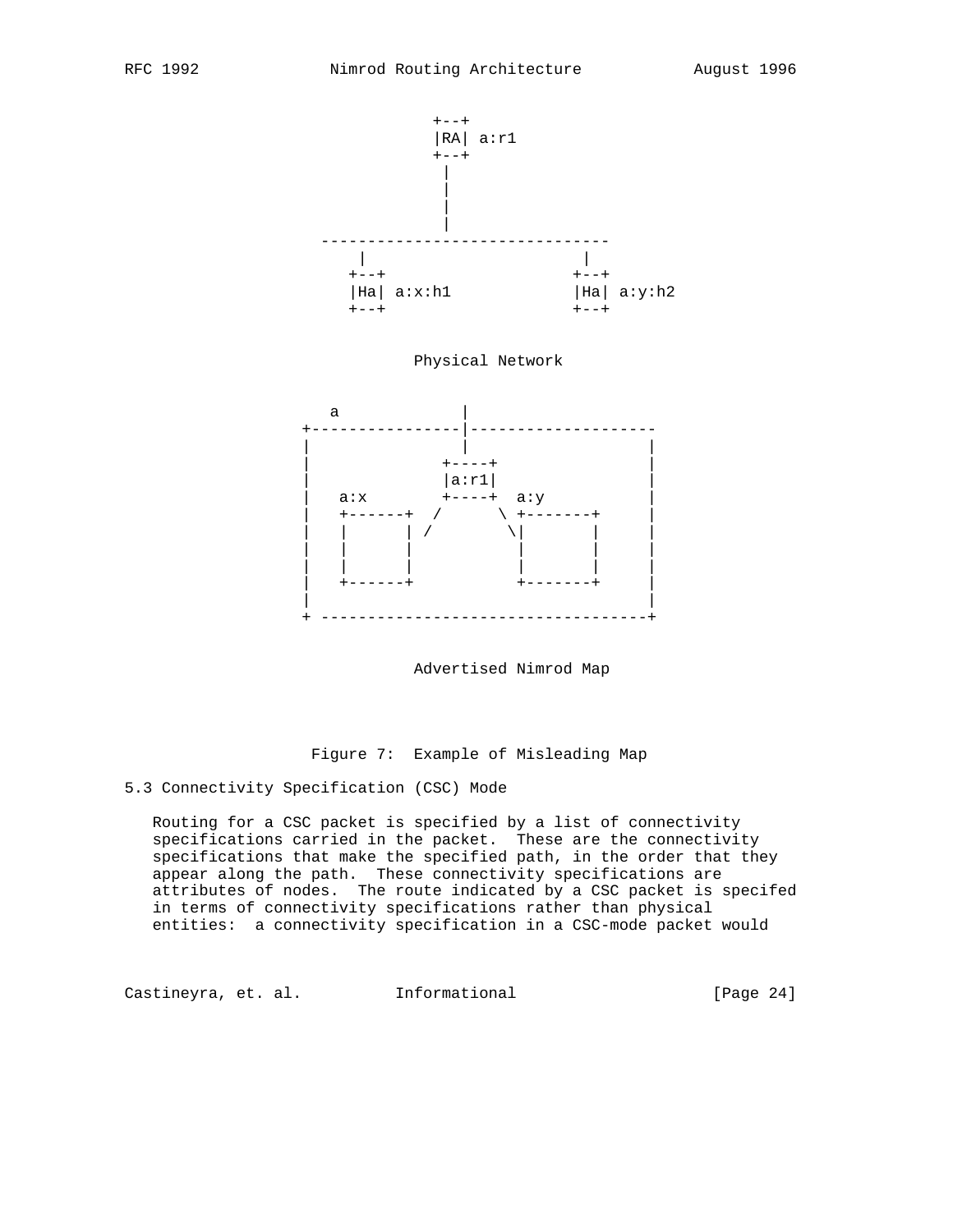correspond to a type of service between two points of the network without specifying the physical path.

 Given two connectivity specifications that appear consecutively in the a CSC-mode packet, there should exist an adjacency going from the node corresponding to the first connectivity specification to the node corresponding to the second connectivity specification. The first connectivity specification referenced in a CSC-mode packet should be an outbound connectivity specification; similarly, the last connectivity specification referenced in a CSC-mode packet should be an inbound connectivity specification; the rest should be transit connectivity specifications.

# 5.4 Flow Mode

 A flow mode packet includes a path-id field. This field identifies state that has been established in intermediate routers. The packet might also contain locators and EIDs for the source and destination. The setup packet also includes resource requirements. Nimrod includes protocols to set up and modify flow-related state in intermediate routers. These protocols not only identify the requested route, but also describe the resources requested by the flow---e.g., bandwidth, delay, etc. The result of a set-up attempt might be either confirmation of the set-up or notification of its failure. The source-specified routes in flow mode setup are specified in terms of CSSs.

## 5.5 Datagram Mode

 A realistic routing architecture must include an optimization for datagram traffic, by which we mean user transactions which consist of single packets, such as a lookup in a remote translation database. Either of the two previous modes contains unacceptable overhead if much of the network traffic consists of such datagram transactions. A mechanism is needed which is approximately as efficient as the existing IPv4 "hop-by-hop" mechanism. Nimrod has such a mechanism.

 The scheme can be characterized by the way it divides the state in a datagram network between routers and the actual packets. In IPv4, most packets currently contain only a small amount of state associated with the forwarding process ("forwarding state")---the hop count. Nimrod proposes that enlarging the amount of forwarding state in packets can produce a system with useful properties. It was partially inspired by the efficient source routing mechanism in SIP [5], and the locator pointer mechanism in PIP [6]).

 Nimrod datagram mode uses pre-set flow-mode state to support a strictly non-looping path, but without a source-route.

Castineyra, et. al. 1nformational 1999 [Page 25]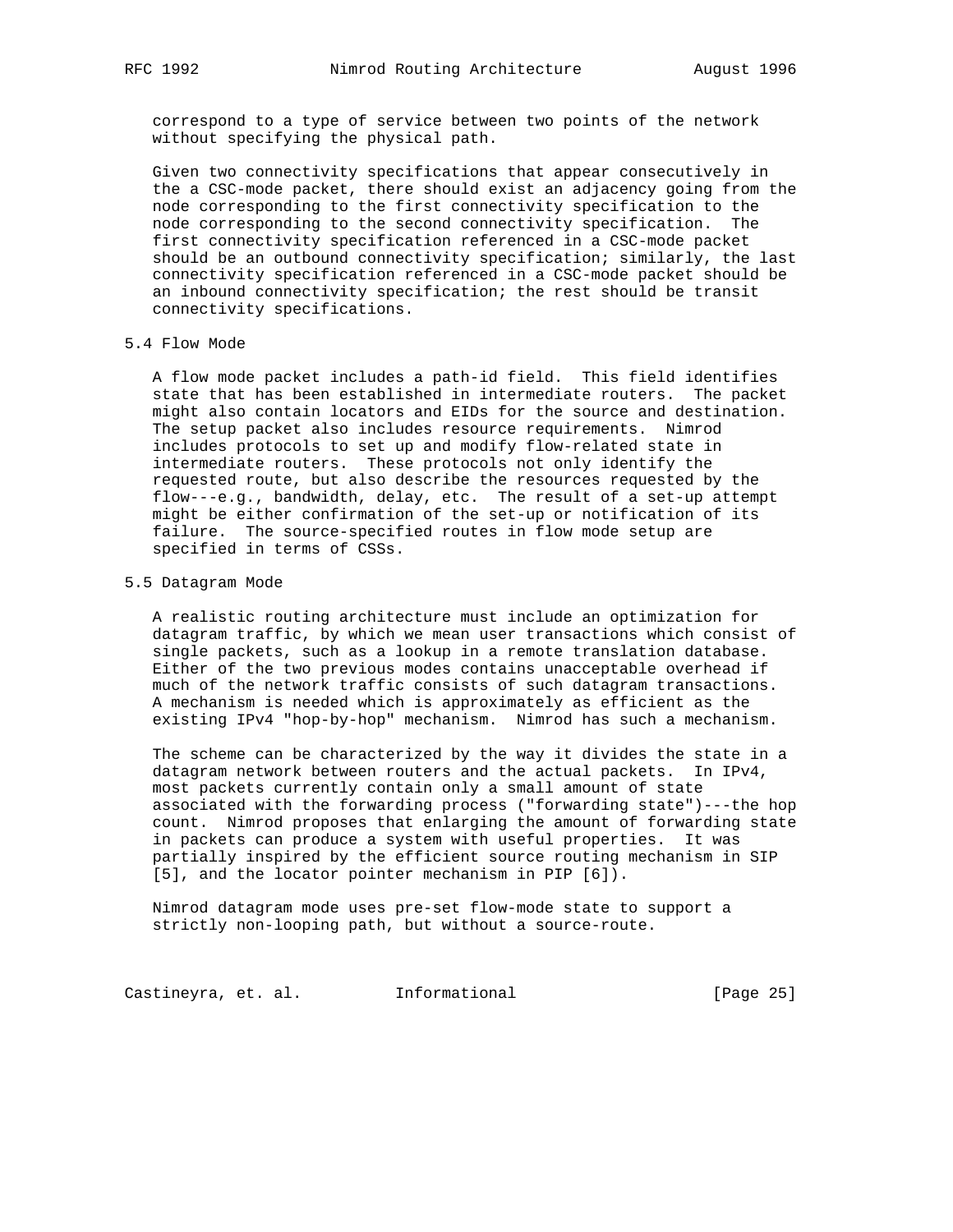5.6 Connectivity Specification Sequence Mode

 The connectivity specification sequence mode specifies a route by a list of connectivity specifications. There are no contiguity restrictions on consecutive connectivity specifications.

BEGIN COMMENT

 The CSS and CSC modes can be seen as combination of the datagram and flow modes. Therefore, in a sense, the basic forwarding modes of Nimrod are just these last two.

END COMMENT

6. Security Considerations

Security issues are not addressed in this document.

- 7. References
	- [1] Steenstrup, M., "Inter-Domain Policy Routing Protocol Specification: Version 1," RFC 1479, June 1993.
	- [2] Steenstrup M., and R. Ramanathan, "Nimrod Functionality and Protocols Specification," Work in Progress, February 1996.
	- [3] Wright, R., "Three Scientists and their Gods Looking for Meaning in an Age of Information", New York: Times Book, first ed., 1988.
	- [4] Deering, S., "SIP: Simple Internet Protocol," IEEE Network, vol. 7, May 1993.
	- [5] Francis, P., "A Near-Term Architecture for Deploying Pip," IEEE Network, vol. 7, May 1993.